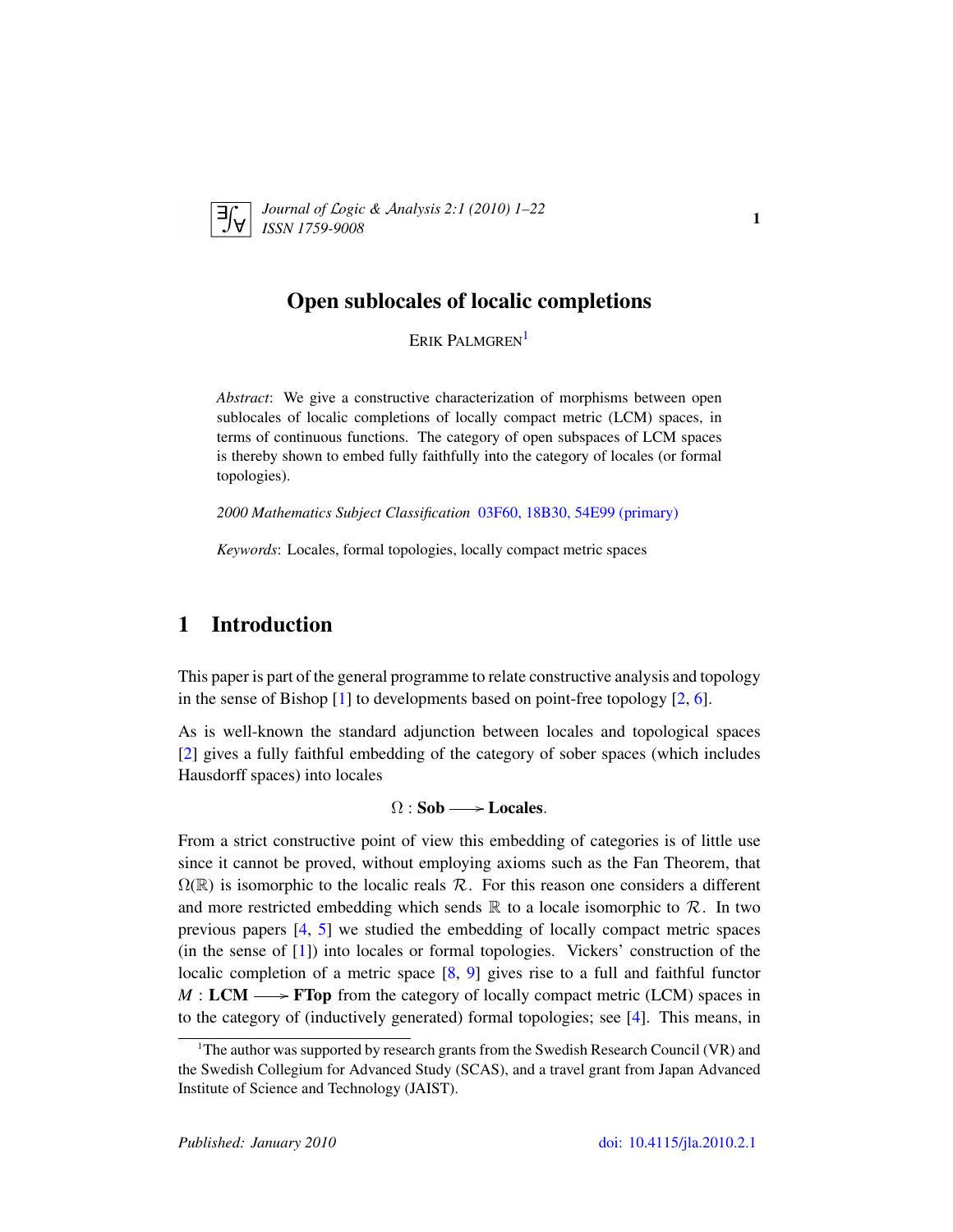particular, that there is a bijection between the continuous maps  $X \longrightarrow Y$  (i.e. locally uniformly continuous functions) and the continuous morphisms of formal topologies  $M(X) \longrightarrow M(Y)$  (approximable mappings).

To study point-free versions of topological manifolds it is of interest to characterize the maps between open sublocales of formal Euclidean spaces

<span id="page-1-0"></span>
$$
(\mathcal{R}^m)|_U \longrightarrow (\mathcal{R}^n)|_V.
$$

We consider a more general version of this problem where the Euclidean spaces have been replaced by localic versions of LCM spaces. In this paper we study the correspondence between maps and morphisms when the localic completions are restricted to open sublocales

$$
(1) \t\t\t M(X)_{|U} \longrightarrow M(Y)_{|V}.
$$

This correspondence is not trivial from a constructive point of view. As shown in [\[5\]](#page-20-4) the maps  $M(X) \longrightarrow M(\mathbb{R})_{|(0,\infty)}$  correspond to continuous functions  $X \longrightarrow \mathbb{R}$  that on each open ball has a positive uniform lower bound, rather than positive functions. Constructively, there is a distinction: Specker [\[7\]](#page-21-2) gives a recursive example of a continuous positive function  $[0, 1] \longrightarrow \mathbb{R}$  that has no uniform positive lower bound. These considerations make it clear that the set of maps  $U_* \longrightarrow V_*$  between open subspaces of LCM spaces has to meet some extra conditions to be in 1-1 correspondence to maps in [\(1\)](#page-1-0). In Section 2 we introduce and study the appropriate categories of metric spaces, called OLCM and FLCM. In Section 3 the open sublocales of *M*(*X*) are studied. Section 4 establishes full and faithful functors  $OLCM \longrightarrow FLCM$  $\rightarrow$  **FTop.** The whole development is constructive in the sense of Bishop [\[1\]](#page-20-0) and may be formalized within constructive set theory CZF with dependent choice, or in Martin-Löf type theory.

# 2 Open subspaces of LCM spaces

Bishop and Bridges [\[1\]](#page-20-0) define a metric space *X* to be *locally compact* if it is inhabited and every bounded subspace is contained in a compact subspace. It follows that such a space *X* is complete (and separable). Below we define a category OLCM of open subspaces of locally compact metric (LCM) spaces. It is partly suggested by Definition 2.2.4 of [\[1\]](#page-20-0), but its enunciation appears to be new.

The category of open subspaces of LCM spaces is given as follows. The objects are pairs  $(X, U)$  where  $X = (X, d)$  is a LCM space and U is an open subset of X. A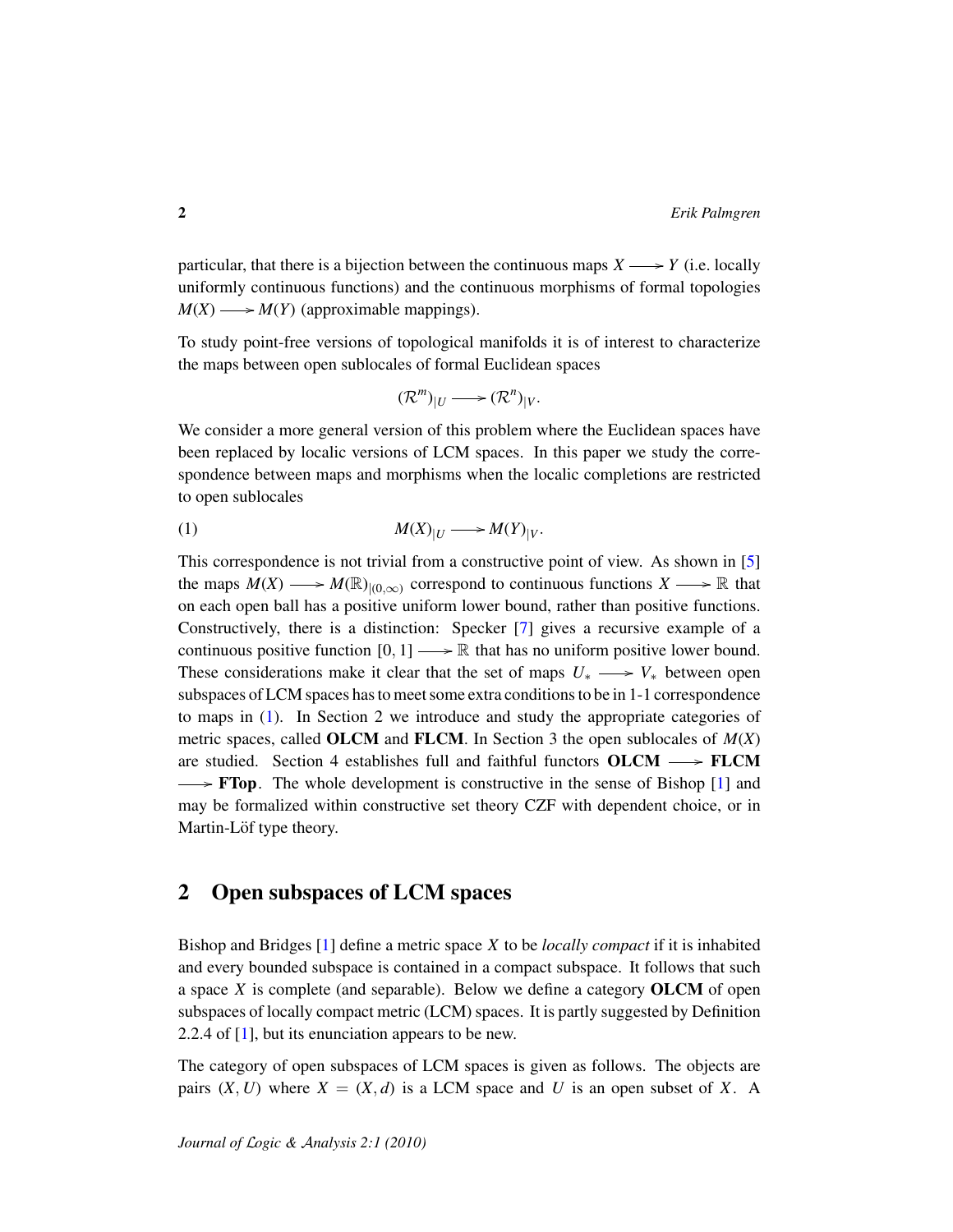*continuous map f* :  $(X, U) \longrightarrow (Y, V)$  between two objects is a function  $f: U \longrightarrow V$ such that for any compact subset  $K \in U$ 

- (a) *f* is uniformly continuous on *K*,
- (b)  $f[K] \in V$ .

Here  $K \in U$  means that  $K_r \subseteq U$  for some  $r > 0$ , where

$$
K_r = \{x \in X : d(x, K) \le r\}.
$$

The distance  $d(x, S)$  is well-defined whenever the set S is located and in particular when it is totally bounded. For  $S \subseteq X$ , let  $\overline{S}$  be the closure of *S* in *X*, that is, the set of points in *X* that are limits of points in *S*. We have for located  $S \subseteq X$ :

$$
S\Subset U\Longleftrightarrow \overline{S}\Subset U.
$$

Moreover if *S* is totally bounded, then  $\overline{S}$  is compact. Note that  $f[S]$  is totally bounded whenever *S* is. Thus  $\overline{f[K]}$  is compact, if *K* is compact. It follows that continuous maps are closed under composition, and form a category which we shall call OLCM.

Remark 2.1 The category of locally compact metric spaces LCM may be regarded as a full subcategory of this category, given by the objects of the form (*X*, *X*) since the relation *S*  $\in$  *X* is trivially true for any compact *S*  $\subset$  *X*.

The reciprocal map  $(\cdot)^{-1} : (\mathbb{R}, \mathbb{R}_{\neq 0}) \longrightarrow (\mathbb{R}, \mathbb{R})$  is continuous: suppose  $K \in \mathbb{R}_{\neq 0}$  is compact. Thus there is  $r > 0$  so that

<span id="page-2-0"></span>
$$
d(x,K) \le r \Longrightarrow x \neq 0.
$$

We have  $K \subseteq (-\infty, -r] \cup [r, \infty)$ . Indeed, suppose  $y \in K$ . Then by [\(2\)](#page-2-0)  $y \neq 0$ , i.e.  $y < 0$  or  $0 < y$ . Consider the case  $y < 0$ . Then  $-r < y$  is impossible, since this together *y* ∈ *K* would imply that  $d(0, K) < r$  which by [\(2\)](#page-2-0) gives  $0 ≠ 0$ , an absurdity. Hence  $y \leq -r$ , i.e.  $y \in (-\infty, -r]$ . The case  $0 \lt y$ , similarly implies  $y \in [r, \infty)$ . The reciprocal map is uniformly continuous on  $(-\infty, -r] \cup [r, \infty)$  and, a fortiori, on *K*. Thus (a) is valid and (b) is trivially true.

A continuous map  $f : [0, 1] \longrightarrow (\mathbb{R}, \mathbb{R}_{\neq 0})$  is in particular required to satisfy *f*([0, 1]) ∈  $\mathbb{R}_{\neq 0}$ . Thus *f*([0, 1]) ⊆ (-∞, -*r*] ∪ [*r*, ∞) for some *r* > 0. In the recursive setting, this excludes the familiar counterexamples of Specker [\[7\]](#page-21-2) and Julian and Richman  $\lceil 3 \rceil$  of a positive (uniformly) continuous function on  $\lceil 0,1 \rceil$  which has no positive uniform lower bound.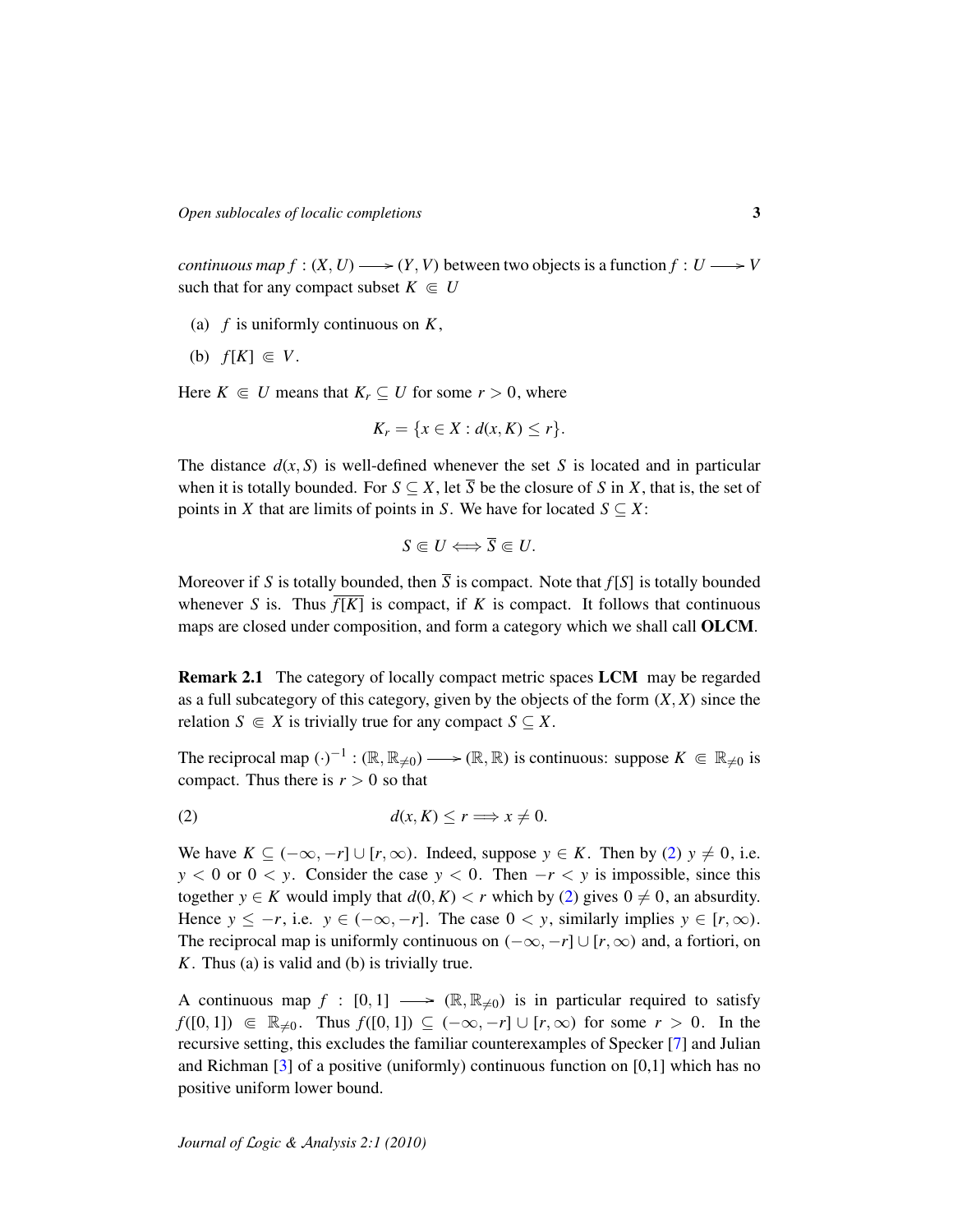Next we prepare for the definition of a still wider category, FLCM, and for the definition of the localic completion. In a metric space  $X = (X, d)$  a *formal open ball* is a symbol b(*x*,  $\delta$ ), where  $x \in X$  and  $\delta$  is a positive rational number. These symbols are ordered by *formal inclusion* ≤

$$
\mathsf{b}(x,\delta) \leq \mathsf{b}(y,\varepsilon) \Longleftrightarrow d(x,y) + \delta \leq \varepsilon.
$$

Replacing ≤ by < everywhere gives the corresponding definition of *strict formal inclusion*  $(<)$ . The strict inclusion relation is extended to sets of symbols by saying that  $U \leq V$  holds if, and only if, for each  $a \in U$  there is  $b \in V$  with  $a \leq b$ . The *radius* of a formal ball is  $\rho(b(x, \delta)) = \delta$ . Each formal open ball represents a real open ball

$$
\mathsf{b}(x,\delta)_* = B(x,\delta) = \{y \in X : d(x,y) < \delta\}.
$$

This representation is of course not unique in general — consider  $X = [0, 1]$  and  $\delta > 1$ . For a set *N* of formal open balls, let  $N_* = \bigcup \{b_* : b \in N\}.$ 

<span id="page-3-0"></span>Lemma 2.2 Let *X* be a locally compact metric space. For any formal balls *a* < *b* of *X*, there is a compact subset  $K \subseteq X$  with

$$
a_*\subseteq K\subseteq b_*.
$$

**Proof** Suppose  $a < b$  are formal open balls where  $a = b(x, \delta)$ . Then there is  $\varepsilon > \delta$ with  $b(x, \varepsilon) < b$ . It now suffices to find a compact  $K \subseteq X$  with  $B(x, \delta) \subseteq K \subseteq B(x, \varepsilon)$ . Since *X* is locally compact there is a compact  $L \supseteq B(x, \varepsilon)$ . For  $n \geq 1$ , we let

$$
N_n = \{x_{n,1},\ldots,x_{n,m_n}\}\
$$

be a  $2^{-n}$ -approximation for *L* ([\[1,](#page-20-0) Def. 4.4.1]). Pick  $\alpha, \beta$  with  $\delta < \alpha < \beta < \varepsilon$ . Then for each *i* we have  $d(x, x_{n,i}) < \beta$  or  $d(x, x_{n,i}) > \alpha$ . Construct by induction a function  $\lambda_n: \{1, \ldots, m_n\} \longrightarrow \{0, 1\}$  so that

- (i)  $\lambda_n(i) = 1$  implies  $d(x, x_{n,i}) < \beta$
- (ii)  $\lambda_n(i) = 0$  implies  $d(x, x_{n,i}) > \alpha$ .

Let  $N = \{x_{n,i} : n \ge 1, \lambda_n(i) = 1\}$  and let *K* be the set of limit points of this set. Note that we use the axiom of countable choice to construct  $\lambda$ . By definition  $N \subseteq B(x, \beta)$  and hence  $K \subseteq B(x, \varepsilon)$ . Suppose now  $\zeta \in B(x, \delta)$  and  $\rho > 0$ . Let  $n \ge 1$  be large enough that  $2^{-n} \le \min(\alpha - \delta, \rho)$ . Then since  $z \in L$  there is some index  $i \in \{1, \ldots, m_n\}$  with  $d(z, x_{n,i}) < 2^{-n}$ . Then

$$
d(x, x_{n,i}) \le d(x, z) + d(z, x_{n,i}) < \delta + \alpha - \delta = \alpha.
$$

Hence we must have  $\lambda_n(i) = 1$ , so  $x_{n,i} \in N$ . Since  $\rho > 0$ , this shows that  $B(x, \delta) \subseteq$ *K*.  $\Box$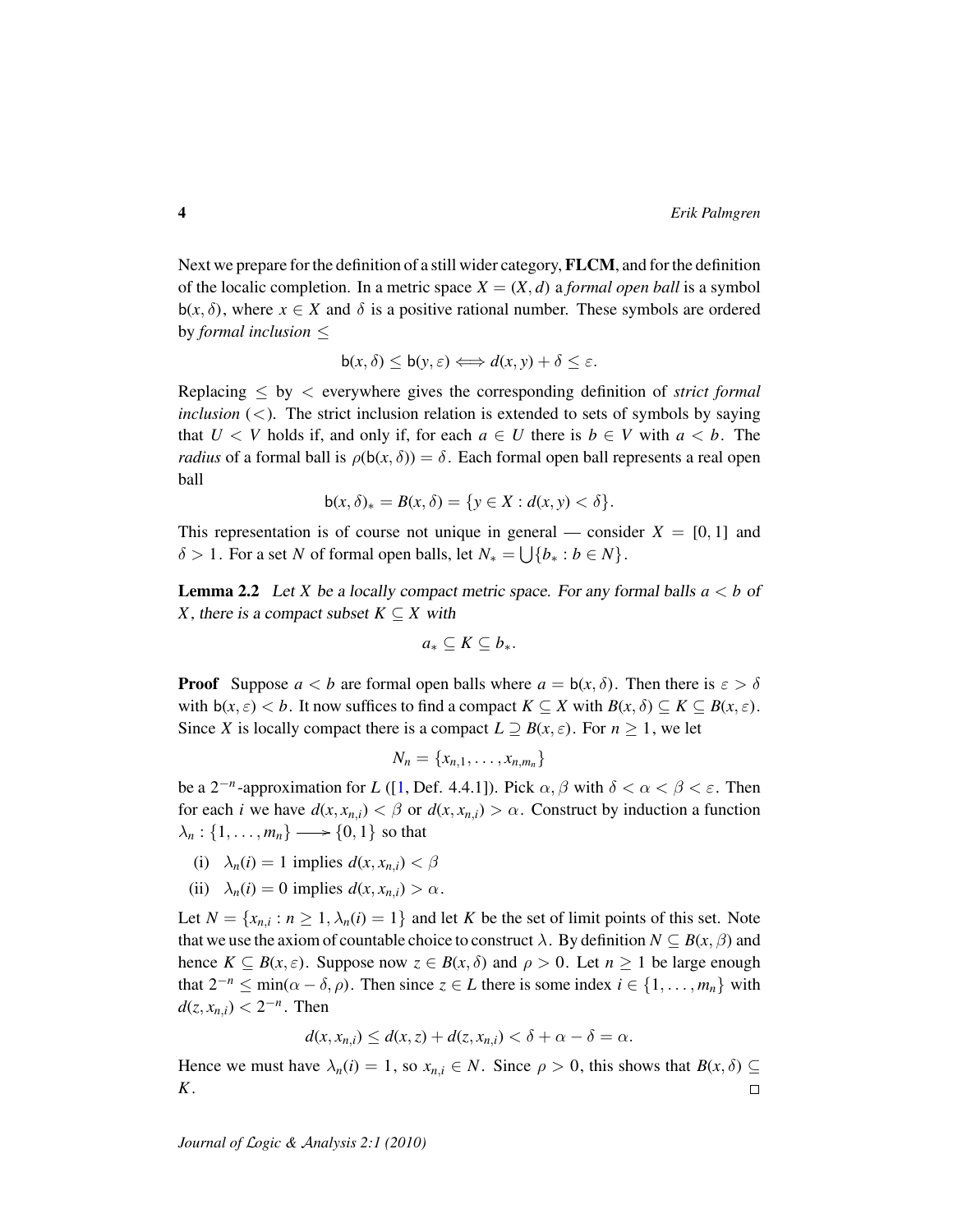We may characterize the relation  $\in$  in terms of formal inclusion.

<span id="page-4-0"></span>**Lemma 2.3** Let *X* be a metric space. For a totally bounded  $S \subseteq X$  and open set  $U \subseteq X$ :  $S \subseteq U$  if, and only if, there are formal open balls in *X* 

$$
b_i < c_i \quad (i=1,\ldots n),
$$

with *S* ⊆ { $b_1$ , . . . ,  $b_n$ }<sub>\*</sub> and { $c_1$ , . . . ,  $c_n$ }<sub>\*</sub> ⊆ *U*.

**Proof**  $(\Rightarrow)$ : Suppose that  $S_r \subseteq U$  for some  $r > 0$ . By total boundedness there is a *r*/2-approximation  $x_1, \ldots, x_n$  of *S*. We may then take  $b_i = b(x_i, r/2)$  and  $c_i = b(x_i, r)$ . We have  $(c_i)_* = B(x_i, r) \subseteq U$ , since if  $d(y, x_i) < r$ , then  $d(y, S) \le r$  and so  $y \in U$ .

( $\Leftarrow$ ): Suppose that  $b_i = b(x_i, \delta_i)$  and  $c_i = b(y_i, \epsilon_i)$ , where  $b_i < c_i$  and  $S \subseteq$  $\{b_1, \ldots, b_n\}$ <sup>\*</sup> and  $\{c_1, \ldots, c_n\}$ <sup>\*</sup> ⊆ *U*. Let *t* > 0 be so small that

$$
d(x_i, y_i) + \delta_i + 2t < \varepsilon_i
$$

for all  $i = 1, \ldots, n$ . Then we have  $S_t \subseteq U$ : Suppose  $z \in S_t$ . Thus in particular  $d(z, u) \leq 2t$  for some  $u \in S$ . Hence  $u \in (b_i)_*$  for some *i*, and

$$
d(z, y_i) \leq d(z, u) + d(u, x_i) + d(x_i, y_i)
$$
  
\n
$$
\leq 2t + \delta_i + d(x_i, y_i) < \varepsilon_i
$$

Thus  $z \in (c_i)_* \subseteq U$ .

Motivated by this lemma we define yet another inclusion relation  $\lt_{\ast}$ . Let *X* be a metric space. For a subset  $S \subseteq X$  and a set N of formal open balls of X define  $S \leq_{*} N$ to hold if and only if there is a finitely enumerable (f.e.) set *F* of formal balls with *S* ⊆ *F*<sup>∗</sup> and *F* < *N*. We pronounce *S* < ∗ *N* as *S* is formally well-included in *M*. For any open  $U \subseteq X$  define  $H(U) = \{b(x, \delta) : B(x, \delta) \subseteq U\}$ . We have by Lemma [2.3](#page-4-0) the following:

<span id="page-4-2"></span>**Corollary 2.4** Let *X* be a metric space. For  $S \subseteq X$  totally bounded and  $U \subseteq X$  open that

<span id="page-4-1"></span>
$$
S\Subset U\Longleftrightarrow S<_*H(U).\quad \Box
$$

Moreover for any set of formal open balls *N* of *X* and for any totally bounded  $S \subseteq X$ we have

$$
(3) \tS <_{*} N \Longrightarrow S \Subset N_{*}.
$$

*Journal of* L*ogic &* A*nalysis 2:1 (2010)*

 $\Box$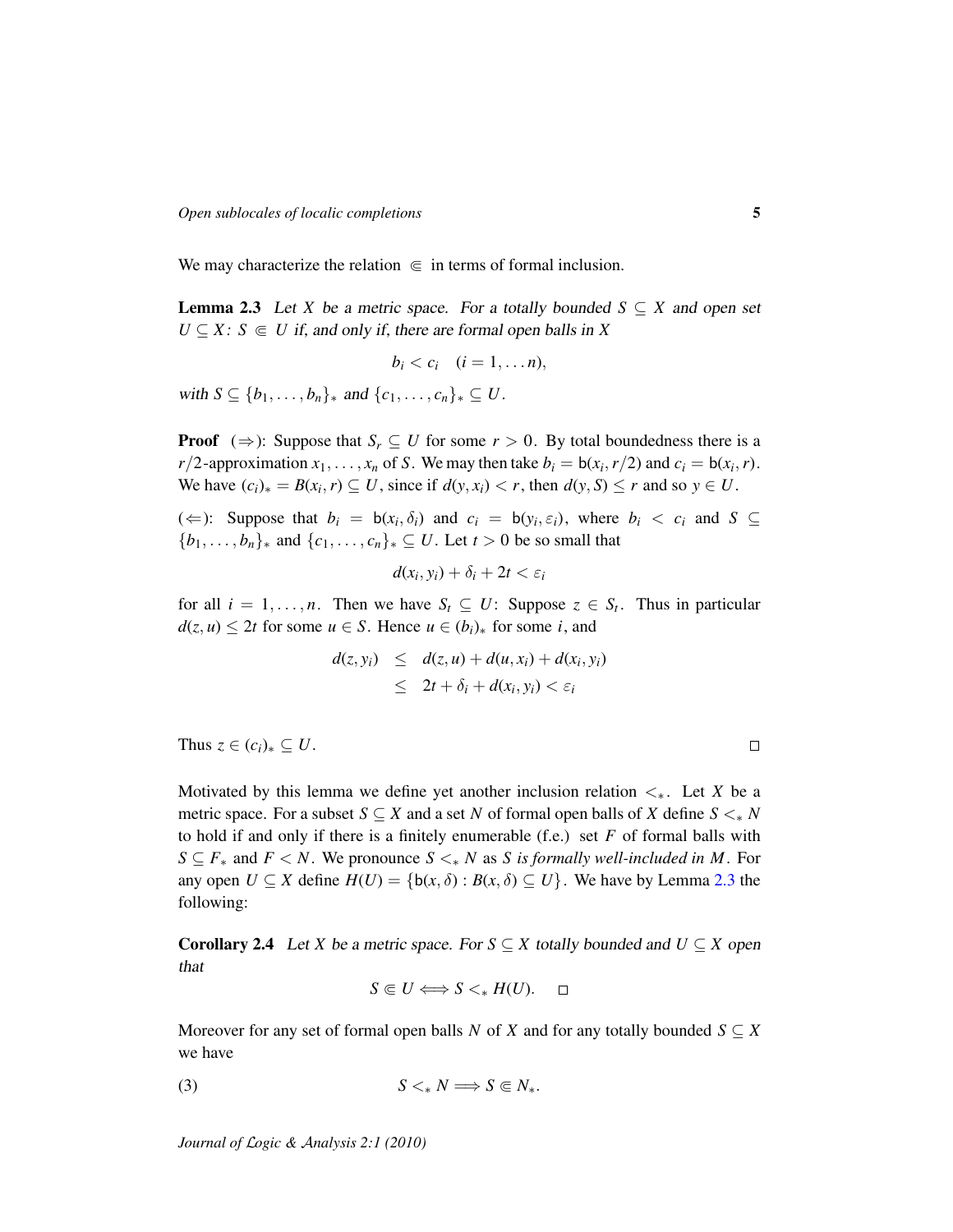**Remark** The converse of  $(3)$  implies that  $[0, 1]$  is point-wise covering compact, which is not provable constructively. Consider  $X = S = [0, 1]$  and let *N* be a set of formal balls so that  $N_* = X$ . Clearly  $S \in N_*$ , and hence by the converse of [\(3\)](#page-4-1)  $S \subseteq F_*$  for some f.e. set  $F < N$ . Hence there is a f.e. set  $G \subseteq N$  with  $[0, 1] \subseteq G_*$ . Thus  $[0, 1]$  is point-wise covering compact, and we have a effective counterexample to the reversal of the implication in [\(3\)](#page-4-1).

#### 2.1 Metric complements of located subsets

The function *H* is part of a Galois connection: for any set *A* of formal balls of *X* and any open  $U \subseteq X$ ,

$$
A_* \subseteq U \Longleftrightarrow A \subseteq H(U).
$$

<span id="page-5-0"></span>**Lemma 2.5**  $H(U)_* = U$ .

**Proof** It is immediate that  $H(U)_* \subseteq U$ . Moreover if  $x \in U$ , then there is a positive rational  $\delta$  so that  $B(x, \delta) \subseteq U$  thus  $b(x, \delta) \in H(U)$  and so  $x \in H(U)_*$ . Hence also  $H(U)_* = U$ .  $\Box$ 

It is direct from the Galois connection that  $A \subseteq H(A_*)$ . The reverse inclusion does not always hold. A set of formal balls *A* of *X* is *point-wise saturated* if  $H(A_*) = A$ . Any such set is *saturated* as well (see Section 3 for definition). By Lemma [2.5](#page-5-0) it is clear that *A* is point-wise saturated if, and only if,  $A = H(U)$  for some open  $U \subseteq X$ .

**Lemma 2.6** Let *X* be a metric space, let *A* be a set of formal balls of *X* and let  $S \subseteq X$ be totally bounded. If *A* is point-wise saturated, then

$$
(4) \tS <_{*} A \Longleftrightarrow S \Subset A_{*}.
$$

**Proof** Suppose  $A = H(A_*)$ . Then by Lemma [2.4](#page-4-2)

$$
S\Subset A_* \Longleftrightarrow S<_* H(A_*) \Longleftrightarrow S<_* A.
$$

 $\Box$ 

An important class of point-wise saturated sets arise in the following way. Let *X* be a metric space. Let  $A \subseteq X$  be a located subset, and denote its *metric complement* by

$$
C_A = \{ x \in X \mid d(x, A) > 0 \}.
$$

The formal counterpart to *C<sup>A</sup>* is

$$
S_A =_{\text{def}} \{b(x, \delta) : x \in X, d(x, A) \ge \delta\}.
$$

It is follows from the theorem below that *S<sup>A</sup>* is point-wise saturated.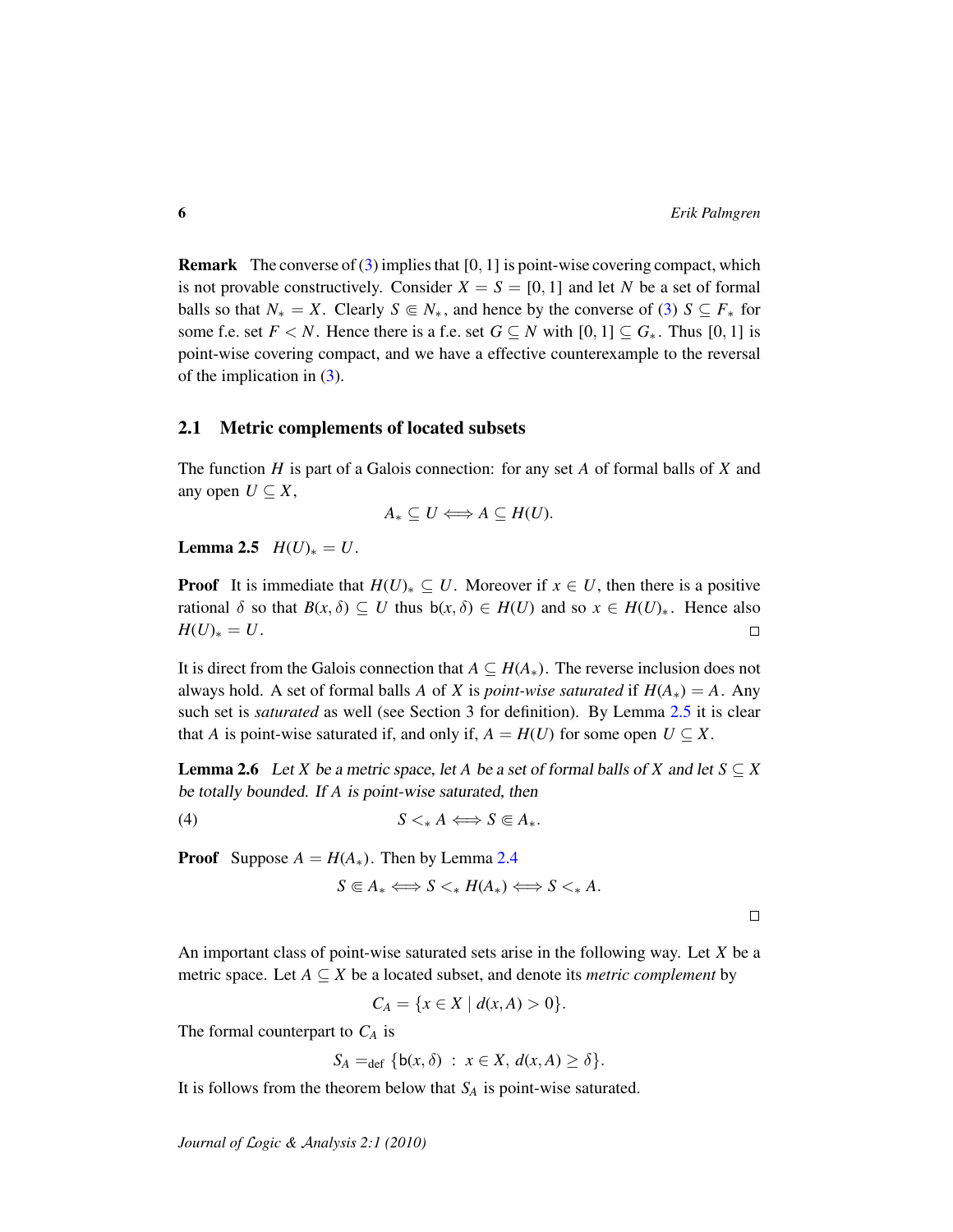*Open sublocales of localic completions* 7

**Example 2.7**  $C_{(-\infty,0]}$  = { $x \in \mathbb{R}$  :  $x > 0$ } *and*  $S_{(-\infty,0]}$  = { $b(x, \delta)$  :  $x \in \mathbb{R}, x \ge$ δ}*.*

Theorem 2.8 For any located subset *A* of a metric space *X*, *C<sup>A</sup>* is an open set and

$$
H(C_A) = S_A \qquad (S_A)_* = C_A.
$$

**Proof**  $C_A$  is open: if  $x \in C_A$ , then  $d(x, A) > \delta$  for some  $\delta > 0$ . For  $y \in B(x, \delta/2)$ , we have either  $d(y, A) > 0$  or  $d(y, A) < \delta/2$ . The latter is impossible, since it would imply that there is  $z \in A$  with  $d(y, z) < \delta/2$ , and thus  $d(x, z) < \delta$ , which contradicts  $d(x, A) > \delta$ . Hence  $B(x, \delta/2) \subseteq C_A$ .

 $H(C_A) = S_A$ : First suppose  $b(x, \delta) \in H(C_A)$ . Suppose that  $d(x, A) < \delta$ . Thus  $d(x, y) < \delta$  for some  $y \in A$ . Thus  $y \in H(C_A)$  by the assumption. Thereby  $d(y, A) > 0$ , which is impossible since  $y \in A$ . Hence  $d(x, A) < \delta$  is false, i.e.  $d(x, A) \ge \delta$ . This means that  $b(x, \delta) \in S_A$ . Conversely, assume  $b(x, \delta) \in S_A$ , i.e.  $d(x, A) \geq \delta$ . We show  $B(x, \delta) \subseteq C_A$ . Take *y* with  $d(y, x) < \delta$  and  $\varepsilon$  such that  $d(y, x) + \varepsilon < \delta$ . Then either  $d(y, A) > 0$  or  $d(y, A) < \varepsilon$ . The latter case is actually impossible, since then there would be  $z \in A$  with  $d(y, z) < \varepsilon$  and so

$$
d(x, z) \le d(y, x) + d(y, z) < d(y, x) + \varepsilon < \delta.
$$

This contradicts the assumption  $d(x, A) \ge \delta$ . Hence only the case  $d(y, A) > 0$  remains possible, i.e.  $y \in C_A$ .

 $(S_A)_* = C_A$ : By the first equation we have  $H(C_A)_* = (S_A)_*$ . Now Lemma [2.5](#page-5-0) gives  $C_A = H(C_A)_{*}$ .  $\Box$ 

#### 2.2 The Category FLCM

We use the relation  $\lt_{*}$  to define a new category **FLCM**. An object  $(X, P)$  is a locally compact metric space *X* together with a set *P* of formal balls of *X*. A morphism *f* :  $(X, P)$  →  $(Y, Q)$  between two such objects is function *f* :  $P_*$  →  $Q_*$  so that for any  $a < P$  we have

- (a)  $f: a_* \longrightarrow Q_*$  is uniformly continuous,
- (b) *f*[*a*∗] <<sup>∗</sup> *Q*.

Lemma 2.9 FLCM is a category.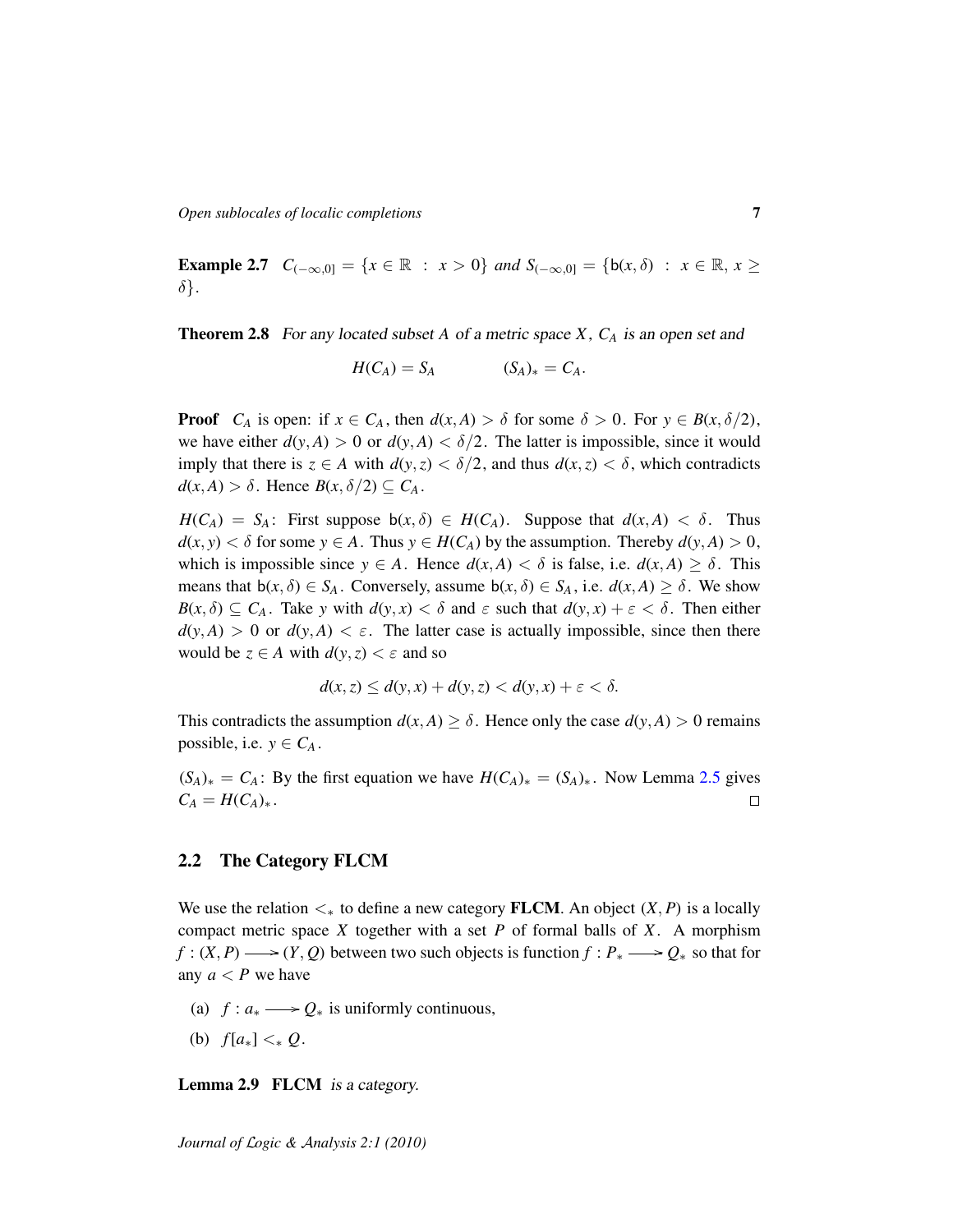**Proof** The identity function  $id_{P_{*}}$  is uniformly continuous on any  $a_{*}$  with  $a < P$ . If *a* < *P*, then clearly  $a_* <_* P$ . Hence  $id_{P_*}$  is a morphism on  $(X, P)$ . It now suffices to show that the morphisms are closed under composition. Suppose  $f : (X, P) \longrightarrow (Y, Q)$ and  $g: (Y, Q) \longrightarrow (Z, R)$  are morphisms. Let  $a < P$  be some open ball. We have by (b) for *f* that there is a f.e. set of formal open balls  $F = \{b_1, \ldots, b_n\}$  with  $f[a_*] \subseteq F_*$ and  $F < Q$ . Now

$$
(g \circ f)[a_*] = g[f[a_*]] \subseteq g[(b_1)_*] \cup \cdots \cup g[(b_n)_*].
$$

By (b) for *g* we get, for each  $i = 1, \ldots, n$ , a f.e. set  $G_i$  with  $g[(b_i)_*] \subseteq (G_i)_*$  and *G*<sup>*i*</sup> < *R*. Thus (*g* ◦ *f*)[ $a$ <sub>\*</sub>] < ∗ *R* witnessed by the f.e. set  $G = G_1 ∪ ⋯ ∪ G_n$ . Hence  $g \circ f$  satisfies (b).

Notice also that *g* is uniformly continuous on each  $(b_i)_*$ . Hence it is uniformly continuous on the f.e. union  $F_*$  and therefore also on  $f[a_*]$ . Thus  $g \circ f$  satisfies (a) as well.  $\Box$ 

<span id="page-7-0"></span>**Theorem 2.10** Let *X* and *Y* be LCM spaces. Let  $U \subseteq X$  and  $V \subseteq Y$  be open subsets. Then  $f : (X, U) \longrightarrow (Y, V)$  is continuous in OLCM if, and only if,  $f : (X, H(U))$  $\longrightarrow (Y, H(V))$  is a morphism in **FLCM**.

**Proof**  $(\Rightarrow)$  Suppose that  $f : (X, U) \longrightarrow (Y, V)$  is continuous. Let  $a < H(U)$ . Thus there is a formal ball  $c > a$  with  $c_* \subseteq U$ . Take a formal ball *b* with  $a < b < c$ . By Lemma [2.2](#page-3-0) there is a compact  $K \subseteq X$  with  $a_* \subseteq K \subseteq b_*$ . Lemma [2.3](#page-4-0) then yields  $K \in U$ . By assumption *f* is uniformly continuous on *K* and hence also on  $a_*$ . This verifies condition (a). We have moreover  $f[K] \in V$ , and since  $f[K]$  is totally bounded, there are by Lemma [2.3](#page-4-0) formal balls  $b_i < c_i$  ( $i = 1, ..., n$ ) with  $f[K] \subseteq \{b_1, ..., b_n\}_*$ and  $\{c_1, \ldots, c_n\}_* \subseteq V$ . But this says that  $f[K] <_* V$ . Now  $f[a_*] \subseteq f[K]$  so (b) is verified.

(  $\Leftarrow$  ) Suppose now that *f* : (*X*, *H*(*U*)) → (*Y*, *H*(*V*)) is a morphism in **FLCM**. Let *K* be a compact subset of *X* with  $K \in U$ . By Lemma [2.3,](#page-4-0) we find formal balls  $b_i < c_i$  $(i = 1, \ldots, n)$  with  $K \subseteq \{b_1, \ldots, b_n\}$  and  $\{c_1, \ldots, c_n\}$   $\subseteq U$ . Thus  $b_i < H(U)$  for each *i*. By assumption, *f* is uniformly continuous on each  $(b_i)_*$ . Hence *f* is uniformly continuous on  $\{b_1, \ldots, b_n\}_*$ , since *n* is finite. Thus *f* is uniformly continuous on *K*. By the assumption we have moreover that  $f[(b_i)_*] <_* H(V)$  for each  $i = 1, \ldots, n$ . Thus there are f.e. sets of formal balls  $F^i < G^i$  with  $f[(b_i)_*] \subseteq (F^i)_*$  and  $(G^i)_* \subseteq V$ . Thus  $f[K]_* \subseteq (\bigcup_{i=1}^n F_i)_*$  and  $\bigcup_{i=1}^n F^i < \bigcup_{i=1}^n G^i$  both f.e. and  $(\bigcup_{i=1}^n G^i)_* \subseteq V$ . This shows that  $f[K] \in V$ . Hence  $f : (X, U) \longrightarrow (Y, V)$  is continuous.  $\Box$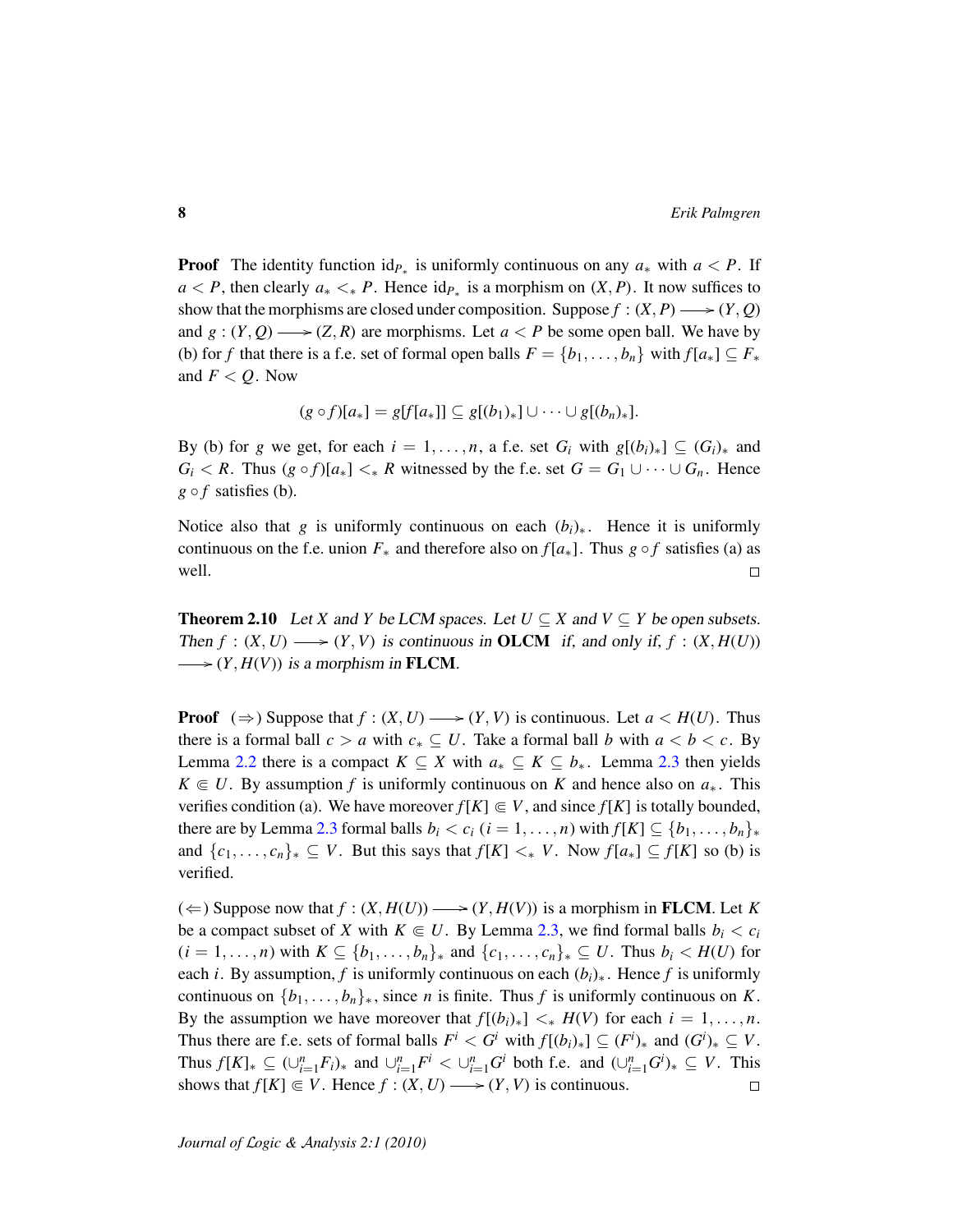<span id="page-8-0"></span>Corollary 2.11 The category OLCM is a full subcategory of FLCM via the embedding  $(X, U) \mapsto (X, H(U)).$ 

**Proof** This follows by Theorem [2.10](#page-7-0) and Lemma [2.5.](#page-5-0) The latter gives injectivity on objects of the categories.  $\Box$ 

The structure of formal neighbourhoods  $P$  in the space  $(X, P)$  is essential. One might think that only the extent of the points matter, i.e. that for sets *P* and *Q* of formal balls of *X*, where *X* is a compact metric space,

$$
P_* = Q_* \Longrightarrow (X, P) \cong (X, Q).
$$

This is not so constructively. In fact, a special case of this implies that every compact metric space is covering compact, which is constructively false. See Proposition [4.6](#page-20-6) below.

However, if *P* and *Q* are point-wise saturated and  $P_* = Q_*$ , then obviously  $P = Q$ .

# 3 Localic completion

Vickers [\[8,](#page-21-0) [9\]](#page-21-1) gives a construction *M*(*X*) of a formal topology from a metric space *X* — *the localic completion of*  $X$  — so that the canonical map  $j_X : X \longrightarrow \text{Pt}(M(X))$  is a metric completion of *X*. In particular  $j_X$  is a metric isomorphism, in case *X* is already complete.

The fundamentals of formal topology can be found in Sambin [\[6\]](#page-20-2). Here the standard notion of formal topology based on preorders is employed. Basically it is a Grothendieck topology on a preorder instead of a category. A *formal topology*  $\mathcal X$  is a triple  $(X, \triangleleft, \leq)$  where *X* is the set of formal neighbourhoods,  $\leq$  is a preorder relation on those and  $\leq$  is the formal cover relation, which is assumed to be set-presented. The relation  $\leq$  is defined between elements of *X* and subsets of *X* and is to satisfy the properties

- (Refl)  $a \in U$  implies  $a \triangleleft U$ ,
- (Tra)  $a \triangleleft U$  and  $U \triangleleft V$  implies  $a \triangleleft V$ ,
- (Loc)  $a \triangleleft U$  and  $a \triangleleft V$  implies  $a \triangleleft U \wedge V$ ,
- (Ext)  $a \leq b$  implies  $a \triangleleft \{b\}.$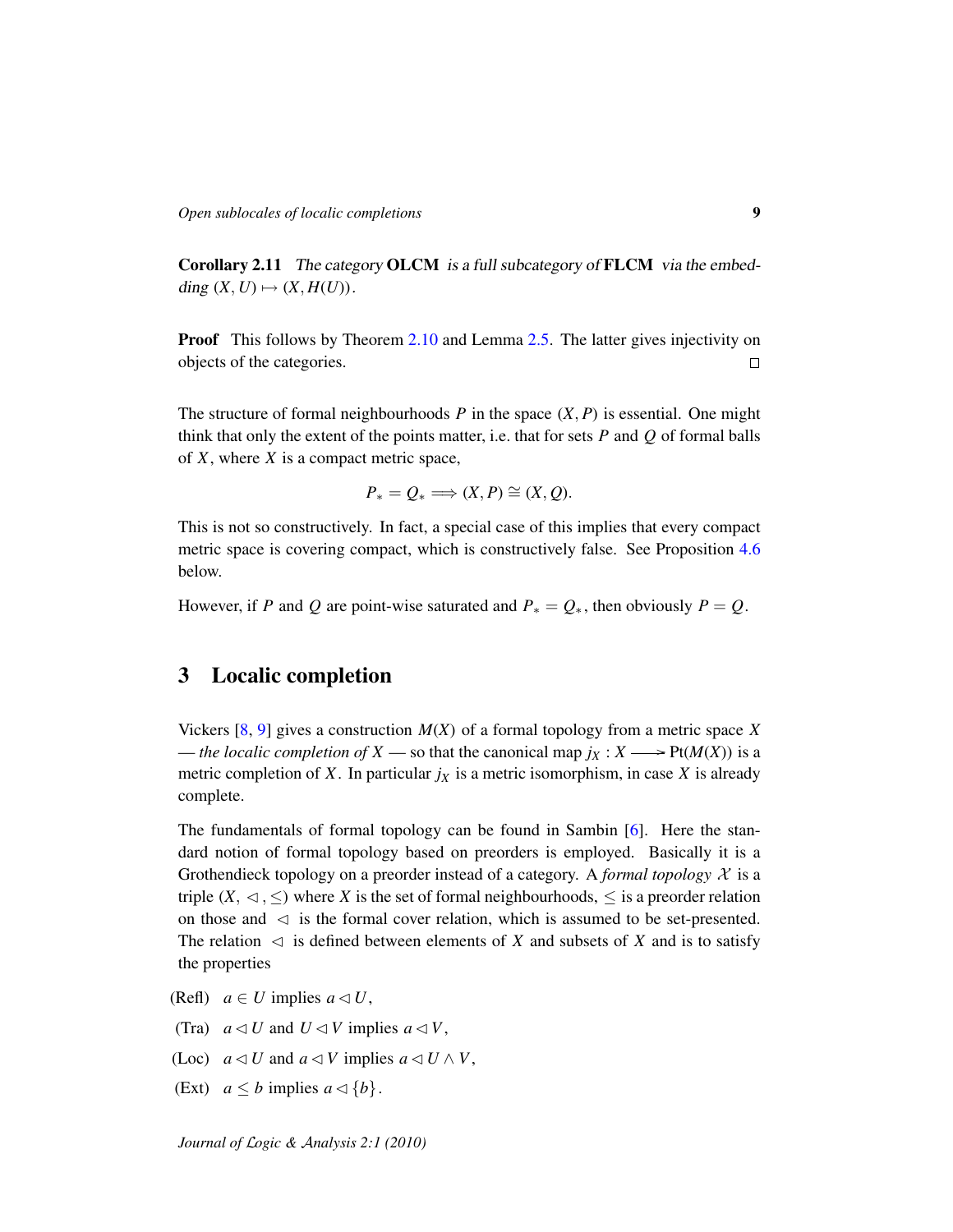Here  $U \triangleleft V$  means that  $a \triangleleft V$  for each  $a \in U$ , and  $U \wedge V$  is defined to be  $\{x \in X :$  $(\exists y \in U)x \le y \& (\exists z \in V)x \le z$ . A subset  $U \subseteq X$  is *saturated* if  $a \in U$  whenever  $a \triangleleft U$ . The saturated subsets ordered by inclusion make up the locale that the formal topology *X* represents.

A *continuous morphism* between formal topologies  $F: \mathcal{X} \longrightarrow \mathcal{Y}$  is a relation  $R \subseteq X \times Y$ , which is intended to be an abstraction and a constructive version of the relation  $U \subseteq f^{-1}[V]$  for a continuous function f. The required properties for a continuous morphism are the following

- (A1)  $a F b$ ,  $b \triangleleft V$  implies  $a \triangleleft F^{-1} V$ ,
- (A2)  $a \triangleleft U$ ,  $(\forall x \in U)$  *xFb* implies  $aFb$ ,
- $(A3)$  *X*  $\lhd$  *F*<sup>-1</sup>*Y*,
- (A4)  $a F b, a F c$  implies  $a \triangleleft F^{-1}[b \wedge c]$ .

Here  $F^{-1}V$  is the subset  $\{x \in X : (\exists y \in V) \times F \}$ . Moreover we have written  $b \wedge c$ for  ${b} \wedge {c}$ .

We shall here use the framework of [\[4\]](#page-20-3). There it was shown that the localic completion  $M: LCM \longrightarrow FTop$  can be made into a full and faithful functor from the category of locally compact metric spaces to the category of formal topologies. Another result of [\[4\]](#page-20-3) is that the inductively generated cover relation  $\lhd$  of  $M(X) = (M, \lhd, \leq)$  may be characterized by an explicitly defined relation  $\leq$  :

<span id="page-9-0"></span>
$$
(5) \t a \lhd U \Longleftrightarrow a \lhd U.
$$

This relation is defined as follows

(6) 
$$
a \lessdot U \Longleftrightarrow (\forall b, c \in M)[b < c < a \Rightarrow (\exists U_0 \in A(b, c))U_0 < U].
$$

We explain the notation. The formal neighbourhoods of *M* are the open formal balls  $b(x, \delta)$  of *X* and are ordered as described in the previous section. The set  $A(b, c)$ consists of finitely enumerable sets  $C \subseteq M$  such that

$$
(7) \t b \sqsubseteq C < c.
$$

The relation  $b \sqsubseteq C$  says that there is a number  $\delta > 0$  (a "Lebesgue number") so that  $b \sqsubseteq_{\delta} C$ . Now  $b \sqsubseteq_{\delta} C$  is defined to mean that any formal ball of smaller radius than  $\delta$ , which is included in *b*, is also included in some  $q \in C$ .

We also recall that the cover relation  $M(X)$  is the smallest cover relation  $\lhd$  satisfying, for all  $p \in M$ 

$$
(M1) \quad p \lhd \{q \in M : q < p\},
$$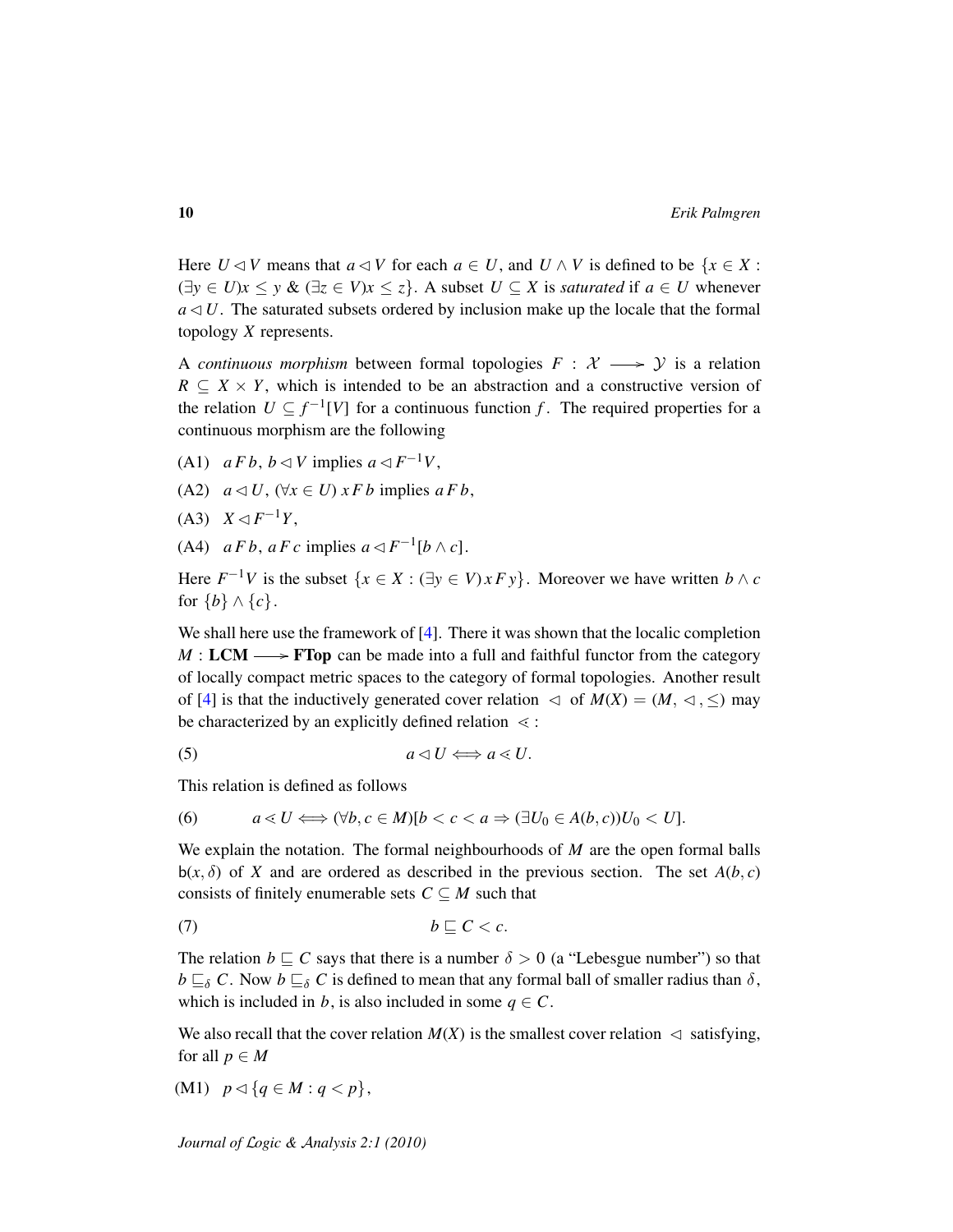(M2)  $p \triangleleft \{ b(x, \varepsilon) : x \in X \}$ , for each rational  $\varepsilon > 0$ .

Notice that from (M2) follows by localization that

(8) 
$$
V \lhd V^{(\varepsilon)} = V \wedge \{b(x, \varepsilon) : x \in X\}.
$$

All balls in  $V^{(\varepsilon)}$  have radius at most  $\varepsilon$ .

<span id="page-10-0"></span>**Lemma 3.1** Let *X* be a LCM space. Then for  $S \subseteq X$  and  $U, V \subseteq M(X)$ 

<span id="page-10-3"></span> $S \leq_{*} U \leq V \Longrightarrow S \leq_{*} V.$ 

**Proof** Suppose  $S \leq_{*} U \leq V$ . Then there is  $F = \{b_1, \ldots, b_n\} \subseteq M(X)$  with  $S_* \subseteq F_*$ and  $F < U$ . We find for each index  $i = 1, \ldots, n$ , some  $a_i \in U$  with  $b_i < a_i$ . Pick  $c_i$ with  $b_i < c_i < a_i$ . Now  $a_i \triangleleft V$ , so  $a_i \triangleleft V$ . Hence there is a f.e.  $G_i \in A(b_i, c_i)$  with *G*<sub>*i*</sub> < *V*. Thus *G* = *G*<sub>1</sub>∪···∪*G*<sub>*n*</sub> is f.e. and *S*<sub>\*</sub> ⊆ *G*<sub>\*</sub> and *G* < *V*. That is *S* <<sub>\*</sub> *V*. □

Two sets of neighbourhoods *U* and *U'* are said to be *equivalent*  $(U \sim U')$  if  $U \triangleleft U'$ and  $U' \lhd U$ .

<span id="page-10-2"></span>**Lemma 3.2** Let *X* and *Y* be LCM spaces. Let  $U, U' \subseteq M(X)$  and  $V, V' \subseteq M(Y)$  and suppose that  $U \sim U'$  and  $V \sim V'$ . Then  $f : (X, U) \longrightarrow (Y, V)$  continuous implies that  $f: (X, U') \longrightarrow (Y, V')$  is continuous.

**Proof** Suppose  $f : (X, U) \longrightarrow (Y, V)$  continuous. Consider an arbitrary  $p < U'$ . Then there is  $a \in U'$  and *q* with  $p < q < a$ . As  $U \sim U'$ , we have  $a \triangleleft U$ . Hence also *a* ≤ *U*. Thus there is a f.e. *F* = { $p_1, \ldots, p_n$ } ∈ *A*( $p, q$ ) with *F* < *U*. By assumption *f* is uniformly continuous on each  $(p_i)_*$ . Hence *f* is uniformly continuous also on  $p_* \subseteq F_*$ . Moreover by assumption,  $f[(p_i)_*] <_* V$ . It follows that  $f[F_*] <_* V$ . By Lemma [3.1](#page-10-0) and  $V \lhd V'$ , we get  $f[F_*] \lhd_* V'$ . Since  $f[p_*] \subseteq f[F_*]$  we get  $f[p_*] \lhd_* V'$ . Thereby we have proved that  $f : (X, U') \longrightarrow (Y, V')$  is continuous.  $\Box$ 

<span id="page-10-1"></span>**Corollary 3.3** Let *X* be a LCM space and let  $U \subseteq M(X)$  be a set of formal balls. Then the identity function *i* on  $U_*$  gives an isomorphism

 $i:(X, U) \longrightarrow (X, \tilde{U})$ 

in FLCM. Here  $\tilde{U} = \{a \in M(X) : a \triangleleft U\}$ , the saturation of *U*.

By this corollary it is enough to consider objects  $(X, U)$  in FLCM where  $U \subseteq M(X)$ is a saturated subset with respect to the cover relation of  $M(X)$ . Let **SLCM** denote the full subcategory of **FLCM** determined by such objects.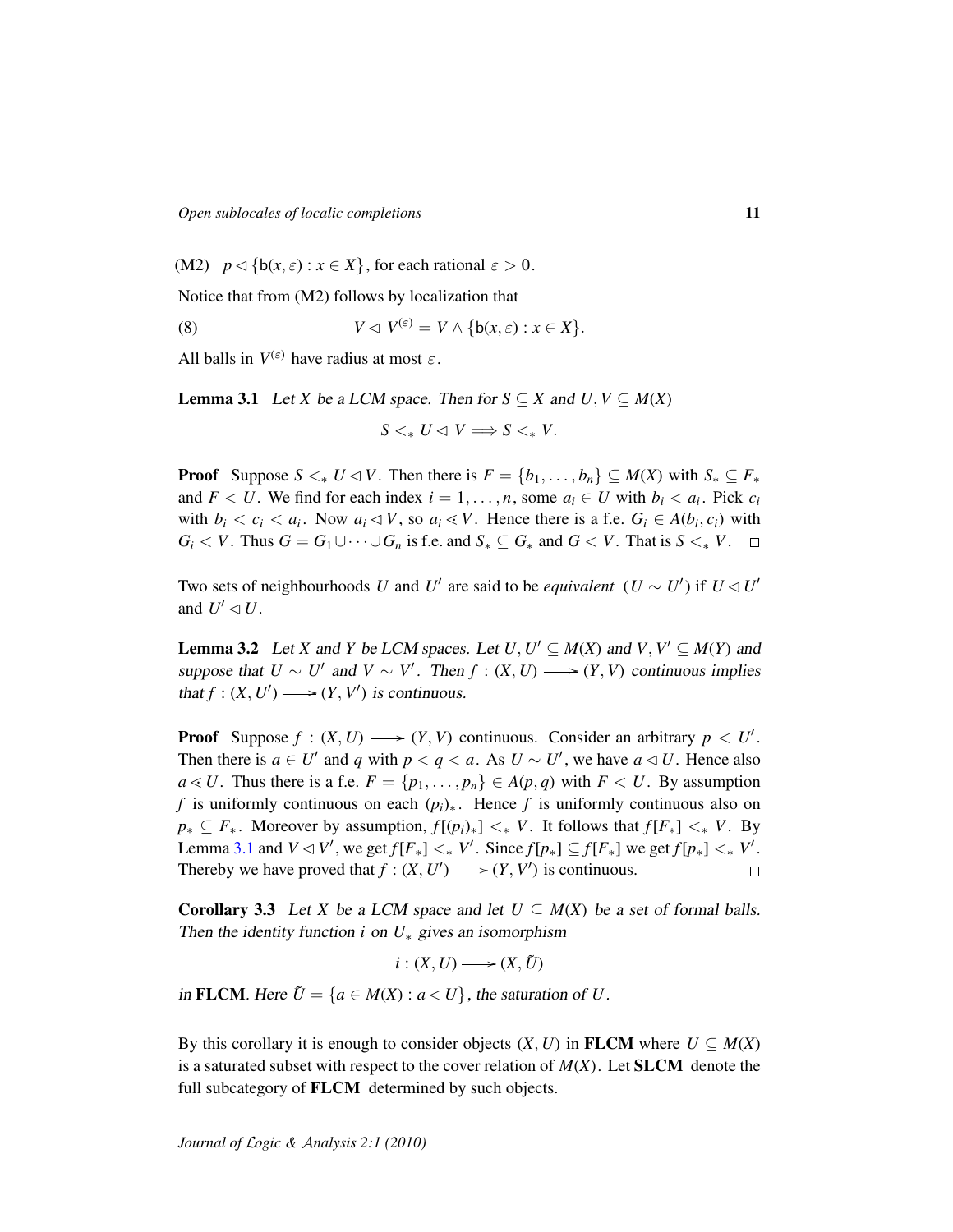<span id="page-11-1"></span>**Corollary 3.4** The functor  $J : \textbf{FLCM} \longrightarrow \textbf{SLCM}$  given by  $J(X, U) = (X, \tilde{U})$  and  $J(f) = f$  and the inclusion functor in the reverse direction, form an equivalence of categories. In particular we have that  $J : FLCM \longrightarrow SLCM$  is full and faithful.

**Proof** This follows from Corollary [3.3](#page-10-1) and Lemma [3.2.](#page-10-2)

 $\Box$ 

#### 3.1 Open sublocales

Let  $X = (X, \lhd, \leq)$  be a formal topology, and let  $G \subseteq X$  be a set of neighbourhoods. Then the *open subspace*  $X|_G$  *of* X determined by G is defined as follows. Let  $X|_G =$  $(X, \triangleleft', \leq)$ , which is as *X* except that we change the cover relation  $\triangleleft$  of *X* to be the one defined by

$$
a \triangleleft' U \Longleftrightarrow_{\text{def}} a \wedge G \triangleleft U.
$$

Note that  $U_1 \triangleleft' U_2$  iff  $U_1 \wedge G \triangleleft U_2 \wedge G$ . Hence only the parts covered by *G* counts when comparing two open sets. Also if  $G \sim G'$  then

$$
a \wedge G \lhd U \Longleftrightarrow a \wedge G' \lhd U.
$$

It is thus sufficient to consider *G*s that are saturated subsets of *X*. Such subsets are necessarily down-closed, i.e.  $G<sub>lt</sub> = G$ .

We have the following useful results about regular formal topologies. Recall that a formal topology  $X = (X, \leq, \leq)$  is *regular* if for all  $b \in X$ ,

 $b \triangleleft$  wc(*b*)

where  $wc(b) = {a \in X : a \ll b}$  and

$$
a \lll b \Longleftrightarrow_{\text{def}} X \lhd a^{\perp} \cup \{b\},\
$$

and moreover  $a^{\perp} = \{u \in X : u \wedge a \lhd \emptyset\}.$ 

<span id="page-11-0"></span>**Lemma 3.5** Let *X* be a formal topology and let  $G \subseteq X$  be an arbitrary set of neighbourhoods. If *X* is regular, then so is  $X|_G$ .

**Proof** Suppose that  $X = (X, \leq, \leq)$  is regular. We prove that  $X_{|G} = (X, \leq, \leq)$  is regular. Now let  $a^{\perp'}$ ,  $\lll'$  and wc'(*b*) be the terms for  $X_{|G}$  involved in the definition of regularity. We wish to prove  $b \triangleleft '$  wc'(*b*), i.e. that for an arbitrary  $d \le b$  with  $d \le G$ we have  $d \triangleleft wc'(b)$ . By regularity of  $X: d \triangleleft wc(d)$ . Now  $wc(d) \subseteq wc'(b)$ , as for any *a*:

$$
a^{\perp} \cup \{d\} \lhd a^{\perp'} \cup \{b\}.
$$

Thus  $d \triangleleft wc(d) \subseteq wc'(b)$ .

 $\Box$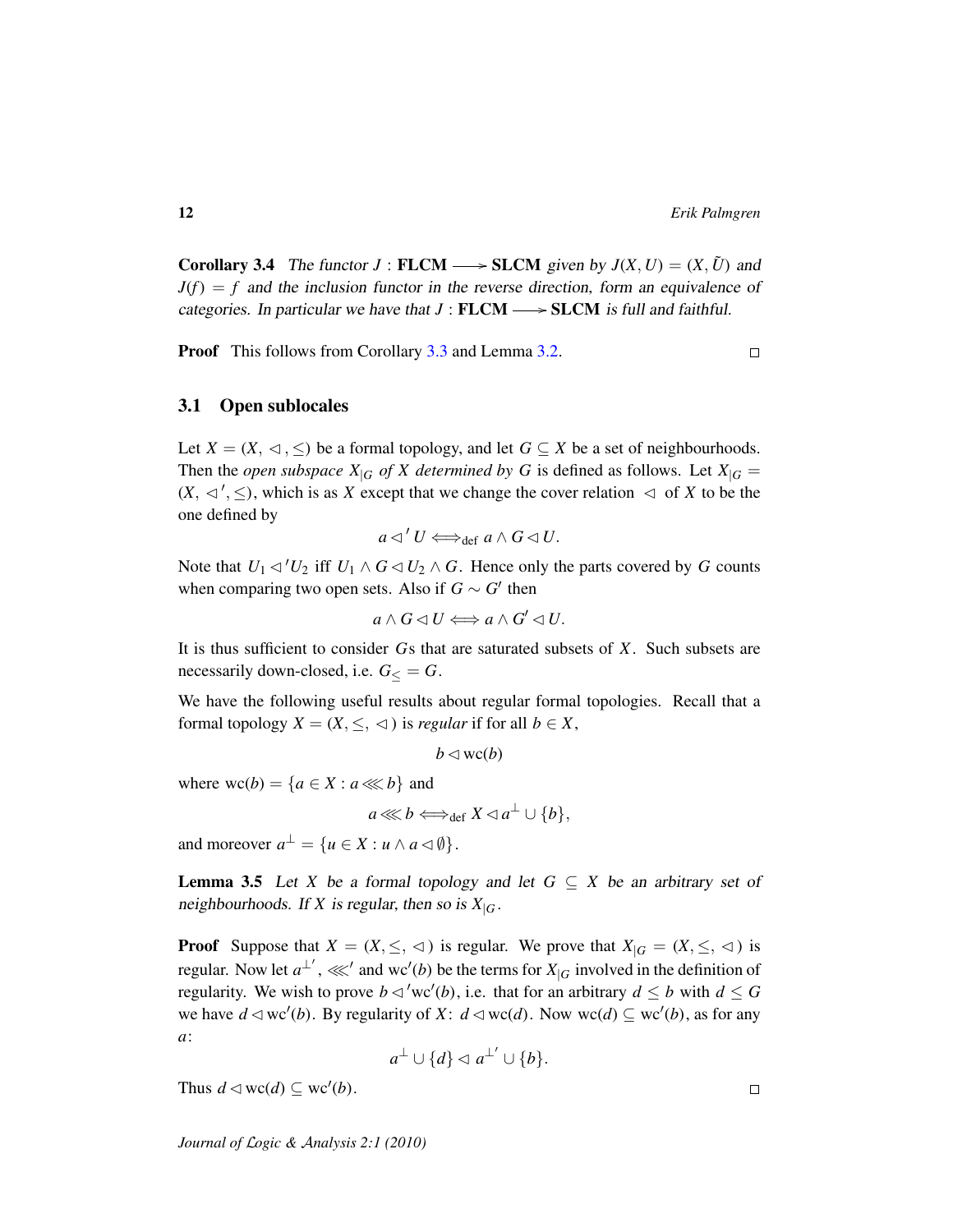<span id="page-12-0"></span>**Lemma 3.6** Suppose that  $F, G: X \longrightarrow Y$  are continuous morphisms between formal topologies, where *Y* is regular. If  $F \subseteq G$ , then  $F = G$ .

**Proof** Suppose that  $F \subseteq G$ . Since *Y* is regular we have for any *b* that  $G^{-1}b \triangleleft G^{-1}[\text{wc}(b)]$ . To prove  $G \subseteq F$  it will thus be enough to prove

$$
G^{-1}[{\rm wc}(b)] \triangleleft F^{-1}b.
$$

Suppose that *a G c* with  $c \lll b$ . Thus  $Y \lhd c^{\perp} \cup \{b\}$ . Hence by (A3) for *F* and localization we obtain

$$
a \triangleleft F^{-1}[c^{\perp} \cup \{b\}] \wedge a.
$$

To prove  $a \triangleleft F^{-1}b$  it is enough to show

$$
F^{-1}[c^{\perp} \cup \{b\}] \wedge a \triangleleft F^{-1}b.
$$

Suppose that  $u \le a$ ,  $u F d$  where  $d \in c^{\perp} \cup \{b\}$ . In case  $d = b$ ,  $u \in F^{-1}b$  and so *u*  $\lhd F^{-1}b$  is clear. In case *d* ∈ *c*<sup>⊥</sup>, it holds that *d* ∧ *c*  $\lhd$  Ø. Now *u F d* implies *u G d* by assumption and as  $u \le a$  we gave also  $u \cdot G$ . Hence

$$
u \triangleleft G^{-1}[d \wedge c] \triangleleft G^{-1}[\emptyset] \triangleleft \emptyset.
$$

Thus, trivially, also  $u \triangleleft F^{-1}b$ .

<span id="page-12-1"></span>**Lemma 3.7** Let *X* and *Y* be formal topologies and let  $U \subseteq X$  and  $V \subseteq Y$  be saturated subsets. Suppose that  $F, G: X_{|U} \longrightarrow Y_{|V}$  are continuous mappings with  $F \cap (U \times V) \subseteq G$ . Then  $F \subseteq G$ .

**Proof** Suppose that  $a \in B$ , with  $a \in X$  and  $b \in Y$  arbitrary. Then we have  $b \triangleleft Y_{|V} b \wedge V$ . Hence by (A1) for *F*, and the definition of the covering relation in  $M_{|U}$ 

$$
a \wedge U \lhd_X U \wedge F^{-1}[b \wedge V].
$$

But the assumption  $F \cap (U \times V) \subseteq G$  implies that

$$
U \wedge F^{-1}[b \wedge V] \subseteq U \wedge G^{-1}[b \wedge V].
$$

Hence  $a \wedge U \triangleleft_X U \wedge G^{-1}[b \wedge V] \triangleleft_X G^{-1}b$  and consequently  $a G b$ .

 $\Box$ 

 $\Box$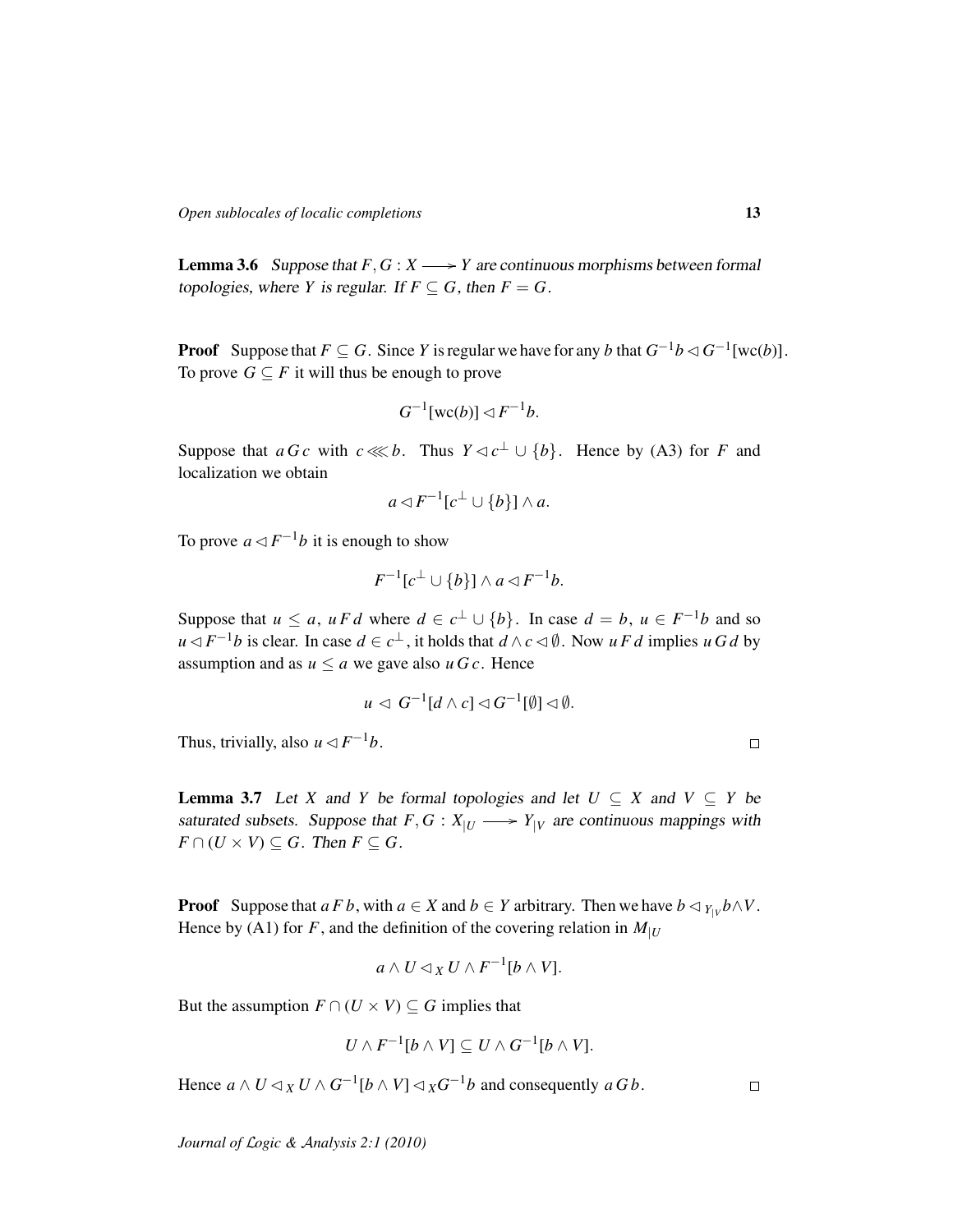#### 3.2 Open sublocales of localic completions

Let *X* be a complete metric space, and let  $G \subseteq M(X)$  be a subset. The canonical metric isomorphism  $j_X : X \longrightarrow \text{Pt}(M(X))$  restricts to a metric isomorphism

*jX*,*G* = *G*<sup>∗</sup> = Pt(*M*(*X*)<sub>|*G*</sub>) = Pt(*M*(*X*)<sub>| $\tilde{G}$ <sup>)</sup></sub>

i.e.  $j_{X,G}(x) = \{b(y, \delta) \in M(X) : d(x, y) < \delta\}$ . Note that

 $b \in i(x) \Longleftrightarrow x \in b_*.$ 

Let *X* be a LCM space. For a saturated subset  $G \subseteq M(X)$ , the open sublocale  $M(X)_{|G}$ has the following characterization of its cover relation

$$
a \triangleleft' U \Longleftrightarrow a \wedge G \triangleleft U.
$$

Note that since G is down-closed with respect to  $\lt$  we get

(9) 
$$
a \wedge G \leq U \Longleftrightarrow (\forall b, c \in G)[b < c < a \Rightarrow (\exists U_0 \in A(b, c))U_0 < U].
$$

Further, note that if  $c \in G$  then each set in  $A(b, c)$  is a subset of G.

Suppose that *Y* is an arbitrary metric space and that  $H \subseteq M(Y)$  is a saturated subset. For  $F: M(X)_{|G} \longrightarrow M(Y)_{|H}$  the relation  $a \triangleleft 'F^{-1}V$ , where  $a \in G$  and  $V \subseteq H$ , is characterized by (10)

<span id="page-13-0"></span>
$$
(\forall b, c \in G)[b < c < a \Rightarrow (\exists \{u_1, \dots, u_n\} \in A(b, c))(\exists \{v_1, \dots, v_n\} < V)(\forall i) \, u_i \, F \, v_i].
$$
\nThis follows since  $F^{-1}V \triangleleft' F^{-1} \{v \in M(Y) : v < V\}.$ 

<span id="page-13-1"></span>**Theorem 3.8** Let *X* be a LCM space and let *G* be a subset of  $M(X)$ . Let *Y* be a complete metric space and *H* be a subset of  $M(Y)$ . There are thus metric isomorphisms

$$
j_{X,G}: G_* \longrightarrow \text{Pt}(M(X)_{|\tilde{G}}) \qquad j_{Y,H}: H_* \longrightarrow \text{Pt}(M(Y)_{|\tilde{H}})
$$

Suppose  $F : M(X)_{|\tilde{G}} \longrightarrow M(Y)_{|\tilde{H}}$  is a continuous morphism. Then  $f : (X, G)$  $\mathcal{L}(Y, H)$  defined as the composition  $j_{Y,H}^{-1} \circ \text{Pt}(F) \circ j_{X,G}$  is a continuous map in **FLCM.** Moreover for  $a \in \tilde{G}$ ,  $b \in \tilde{H}$ 

$$
a F b
$$
 implies  $f[a_*] \subseteq b_*$ .

**Proof** We make the abbreviations  $A = M(X)_{|\tilde{G}}$  and  $B = M(Y)_{|\tilde{H}}$ . Let  $p < G$ . We prove that *f* is uniformly continuous on  $p^*$ : Let  $\varepsilon > 0$ . Then by [\(8\)](#page-10-3) we have  $B \triangleleft_B H \triangleleft_B H^{(\varepsilon/2)}$ . Thus for any  $a \in A$ 

$$
a \triangleleft_A F^{-1}[B] \triangleleft_A F^{-1}[H^{(\varepsilon/2)}].
$$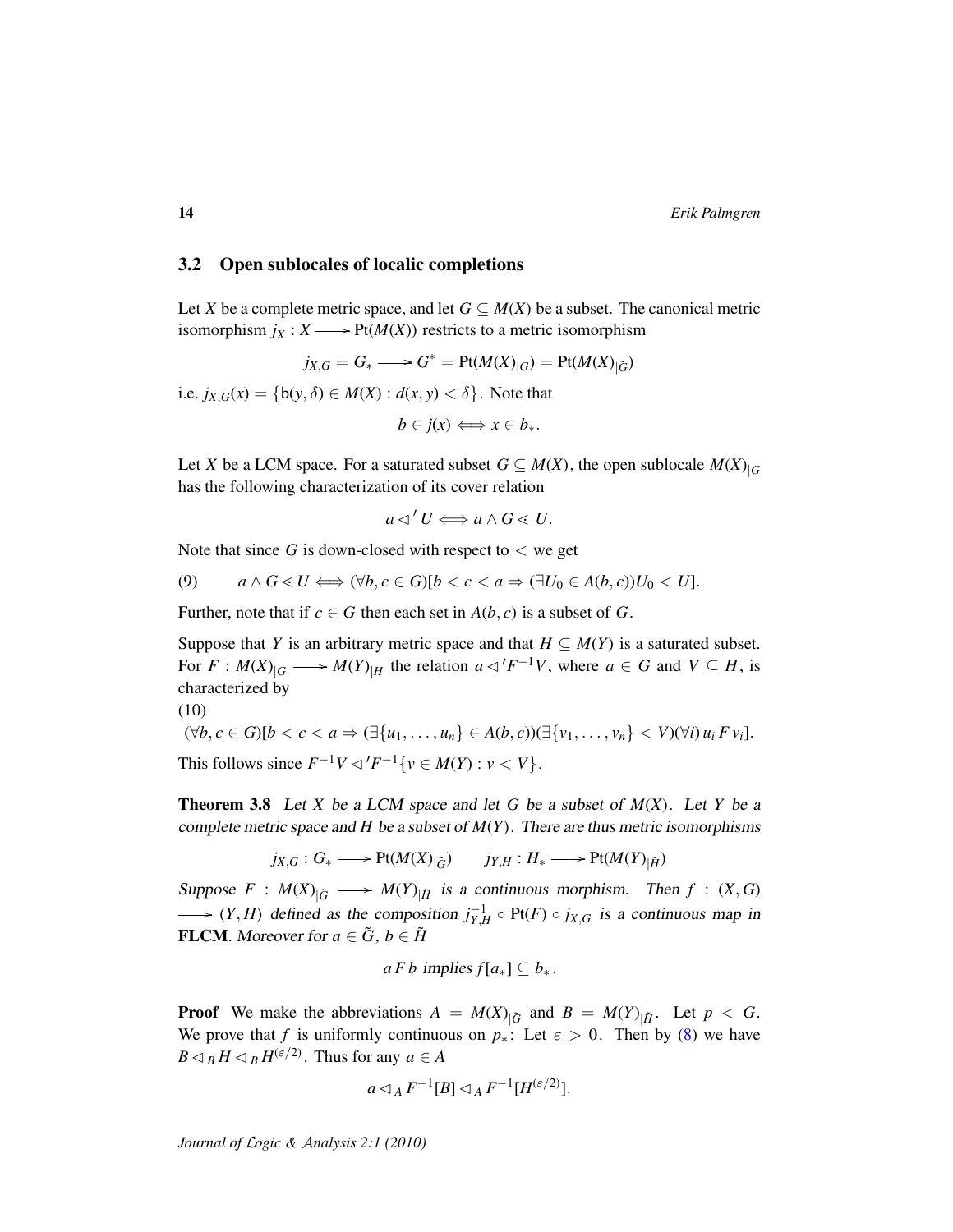Now  $p \leq G$ , so there some  $a \in G$  with  $p \leq a$ . Pick further  $b, c$  with  $p \leq a$  $b < c < a$ . By the characterization [\(10\)](#page-13-0) we get  $U = \{u_1, \ldots, u_n\} \in A(b, c)$  and  $V = \{v_1, \ldots, v_n\}$   $\lt H^{(\varepsilon/2)}$  with  $u_i F v_i$  for all  $i = 1, \ldots, n$ . Since  $b \sqsubseteq U \lt c$ , there is a rational  $\theta > 0$  such that for all  $q \in A$ 

(11) 
$$
\rho(q) \leq \theta \text{ and } q \leq b \implies q \leq U.
$$

Write  $p = b(z, \alpha)$  and  $b = b(z', \alpha)$ . Since  $p < b$ , we can find  $\theta' > 0$  with

$$
d(z, z') + \alpha + \theta' < \alpha'.
$$

Then pick  $\delta > 0$  so that  $\delta < \theta/2, \theta'/2$ .

To prove uniform continuity of *f* on  $p_*$  we show that for  $x, y \in p_*$ :

<span id="page-14-1"></span><span id="page-14-0"></span>
$$
d(x, y) < \delta \Longrightarrow d(f(x), f(y)) \le \varepsilon.
$$

Suppose  $x, y \in p^*$  with  $d(x, y) < \delta$ . Put  $q = b(x, 2\delta)$ . Then  $p(q) < \theta$  and  $q \le b$ by [\(12\)](#page-14-0) and  $x \in p_*$ . Thus by [\(11\)](#page-14-1) there is some *i* with  $q \leq u_i$ . As  $u_i F v_i$ , we have a fortiori  $q F v_i$ . Now  $x, y \in q_*$  so  $f(x), f(y) \in (v_i)_*$ . Hence  $d(f(x), f(y)) \leq \varepsilon$  as the radius of  $v_i$  is no greater than  $\varepsilon/2$ .

We verify the second condition for a morphism of **FLCM**. Suppose  $p < G$ . Let  $\varepsilon = 1$ (in fact, any positive rational number would work) and let  $p < b < c < a$ , U and V be as obtained above. From  $b \sqsubseteq U$  follows that  $p_* \subseteq b_* \subseteq U_*$ . We have  $f[(u_i)_*] \subseteq (v_i)_*$ and hence  $f[p_*] \subseteq V_*$ . Since  $V < H^{(\varepsilon/2)} \leq H$ , we have indeed  $f[p_*] <_* H$ .  $\Box$ 

# 4 The embedding functor

For a continuous map  $f : (X, U) \longrightarrow (Y, V)$  in **FLCM** we define two relations  $D_f, B_f \subseteq U \times V$ 

$$
a D_f b \Longleftrightarrow (\exists b' \in V) f [a_*] \subseteq b'_* \& b' < b
$$

and

$$
a B_f b \Longleftrightarrow (\exists a' \in U)a < a' \& a' D_f b.
$$

<span id="page-14-2"></span>**Lemma 4.1** Let  $f : (X, U) \longrightarrow (Y, V)$  be continuous map in **FLCM** where *U* and *V* are saturated sets of formal balls. Suppose that  $a < b < U$  and  $C, E \subseteq V$  satisfies

$$
f[b_*] <_* C \text{ and } C \sqsubseteq E.
$$

Then there is  $S \in A(a, b)$  with

$$
(\forall d \in S)(\exists e \in E) d B_f e
$$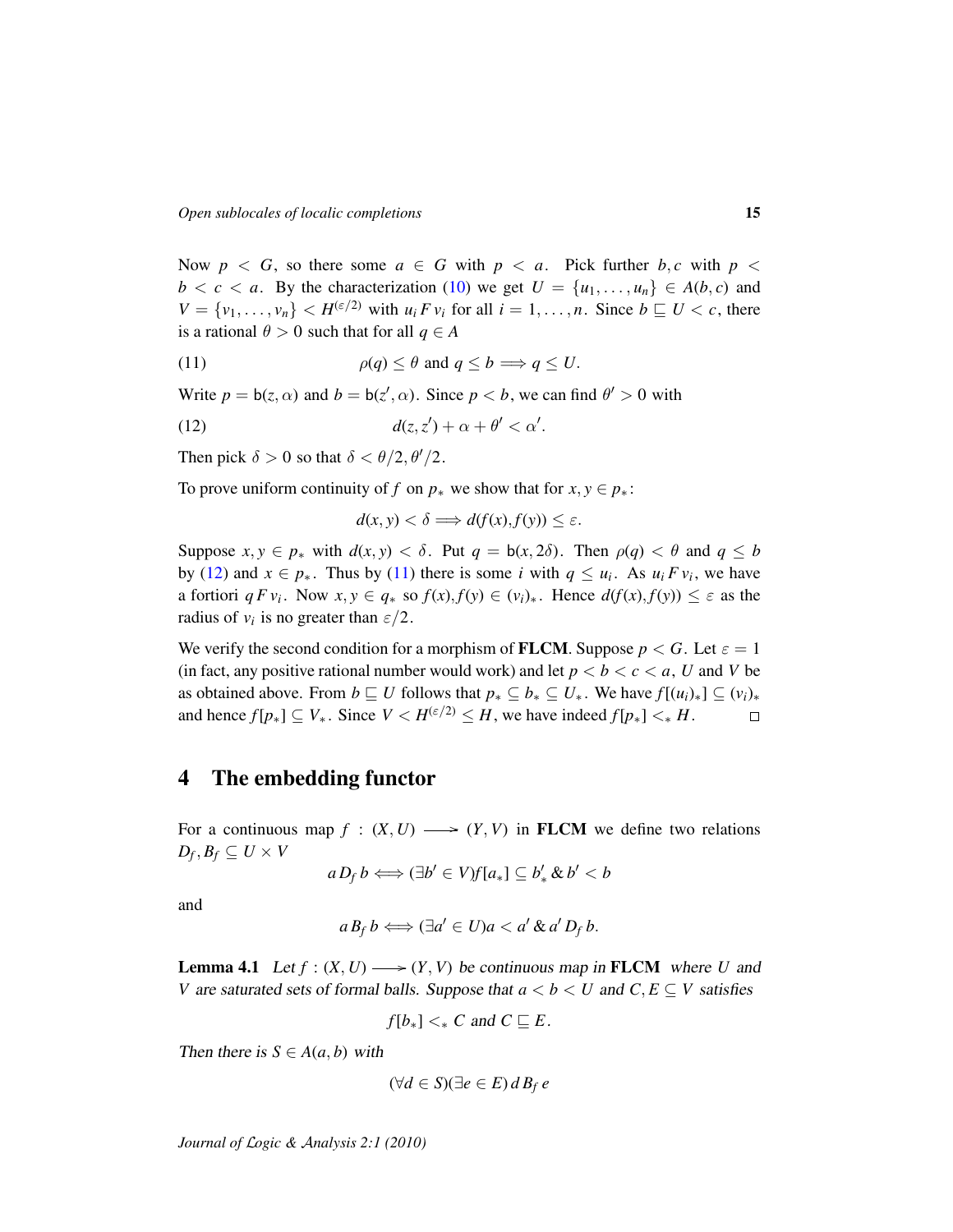**Proof** From  $f[b_*] <_{*} C$  follows that there are formal balls  $c_1, \ldots, c_n \in C$  and  $c'_1, \ldots, c'_n \in V$  with

$$
f[b_*] \subseteq \{c'_1,\ldots,c'_n\}_* \quad c'_i < c_i \quad \{c_1,\ldots,c_n\} \sqsubseteq E.
$$

Pick a rational  $\gamma > 0$  so small that  $c_i \sqsubseteq_{\gamma} E$  for all  $i = 1, \ldots, n$ . Write

<span id="page-15-0"></span>
$$
c'_i = \mathsf{b}(x_i, \alpha_i) \qquad c_i = \mathsf{b}(y_i, \beta_i)
$$

As  $c_i' < c_i$  we can find a rational  $\theta_i > 0$  with

$$
d(x_i, y_i) + \alpha_i + \theta_i < \beta_i.
$$

Then take  $\varepsilon = \min(\theta_1, \dots, \theta_n, \gamma)$ . Now *f* is uniformly continuous on  $b_*,$  so there is  $\delta > 0$  with

<span id="page-15-3"></span>(14) 
$$
(\forall v, w \in b_*)[d(v, w) < \delta \Longrightarrow d(f(v), f(w)) < \varepsilon/2].
$$

Since *X* is locally compact and  $a < b$  there is a  $S \in A(a, b)$  where each ball in *S* has radius smaller than  $\delta$ . (See Lemma 4.7 in [\[4\]](#page-20-3).)

Now pick any  $d = b(z, \sigma) \in S$ . Thus  $d < b$  and  $z \in b_*$ . Since  $f[b_*] \subseteq \{c'_1, \ldots, c'_n\}_*$ , we get  $f(z) \in (c_i')_*$  for some  $i = 1, ..., n$ . Thus  $d(f(z), x_i) < \alpha_i$ . Hence by [\(13\)](#page-15-0)

$$
d(f(z), y_i) + \varepsilon \leq d(f(z), x_i) + d(x_i, y_i) + \varepsilon < \alpha_i + d(x_i, y_i) + \varepsilon < \beta_i.
$$

This implies that  $b(f(z), \varepsilon) < c_i$ . But  $\varepsilon \leq \gamma$  and since  $c_i \sqsubseteq_{\gamma} E$ , there is some  $e \in E$ with

$$
b(f(z), \varepsilon) \le e.
$$

Next let  $d' = b(z, \sigma')$  where  $\sigma'$  is sufficiently small that  $\sigma < \sigma' < \delta$  and  $d < d' < b$ . We claim that

(16) 
$$
f[d'_*] \subseteq b(f(z), \varepsilon/2)
$$

This together with  $d < d'$  and  $b(f(z), \varepsilon/2) < b(f(z), \varepsilon)$  and [\(15\)](#page-15-1) yields

<span id="page-15-2"></span><span id="page-15-1"></span>
$$
d\,B_f\,e
$$

as required. We prove [\(16\)](#page-15-2). Let  $v \in f[d'_*]$ . Thus  $v = f(u)$  for some *u* with  $d(u, z) < \sigma' < \delta$ . By [\(14\)](#page-15-3) we have  $d(f(u), f(z)) < \varepsilon/2$ . Thus  $v \in b(f(z), \varepsilon/2)_*$ .  $\Box$ 

Let  $f : (X, U) \longrightarrow (Y, V)$  be a continuous map in **FLCM** where *U* and *V* are saturated sets of formal balls. We shall define a morphism of formal topologies

$$
A_f: M(X)_{|U} \longrightarrow M(Y)_{|V}
$$

by

$$
aA_f b \Longleftrightarrow_{\text{def}} a \triangleleft_{M(X)_{|U}} D_f^{-1}[b \wedge V].
$$

The right hand side is equivalent to  $a \wedge U \triangleleft_{M(X)} D_f^{-1}[b \wedge V]$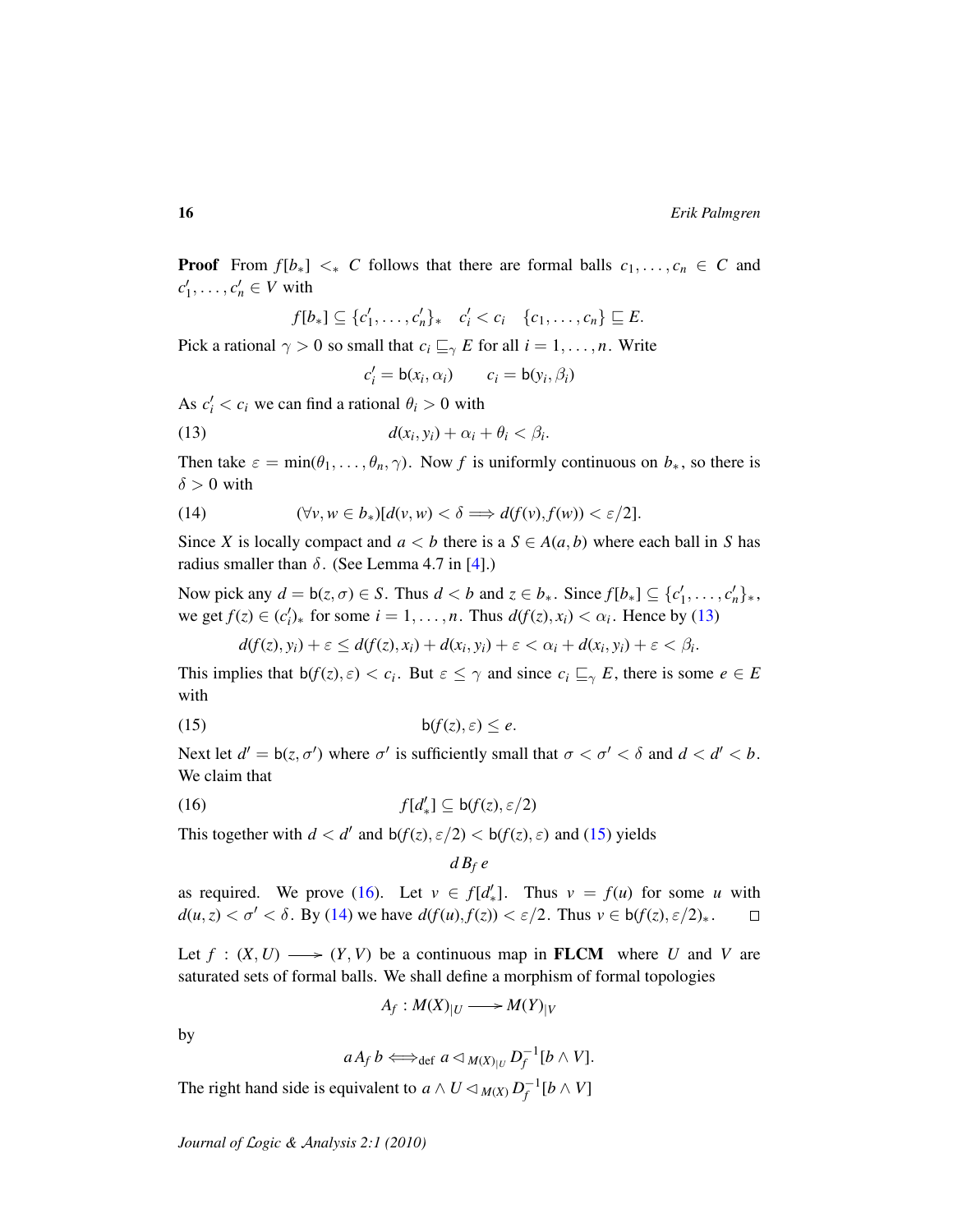**Lemma 4.2** If  $f : (X, U) \longrightarrow (Y, V)$  a continuous map in **FLCM**, where *U* and *V* are saturated, then  $A_f$ :  $M(X)_{|U}$   $\longrightarrow$   $M(Y)_{|V}$  is a continuous morphism between formal topologies.

**Proof** Let  $M_1 = M(X)_{|U}$  and  $M_2 = M(Y)_{|V}$ . We verify the continuity conditions for  $A = A_f$ . Explicitly these are

- (A1)  $aA b$  and  $b \triangleleft_{M_2} W \Rightarrow a \triangleleft_{M_1} A^{-1} W$ ,
- $(A2)$   $a \triangleleft_{M_1} W$  and  $(\forall c \in W) c A b \Rightarrow a A b$ ,
- $(M_1 \triangleleft_{M_1} A^{-1}[M_2],$
- (A4)  $aA b_1$  and  $aA b_2 \Rightarrow a \triangleleft_{M_1} A^{-1} [b_1 \wedge b_2].$

We notice that (A2) is immediate by the transitivity of  $\langle M_1, \rangle$  To verify the other conditions it useful to note that

(17) 
$$
a \triangleleft_{M_1} A^{-1} W \Longleftrightarrow a \triangleleft_{M_1} D^{-1} [W \wedge V]
$$

where  $D = D_f$ .

Proof of (A1): Suppose *aA b* and  $b \triangleleft M$ <sup>2</sup>*W*. By [\(17\)](#page-16-0) it is sufficient to establish *a*  $\triangleleft$  *M*<sub>1</sub> *D*<sup>-1</sup>[*W* ∧ *V*]. Since *aAb* means *a*  $\triangleleft$  *M*<sub>1</sub> *D*<sup>-1</sup>[*b* ∧ *V*], it is enough to prove

<span id="page-16-0"></span>
$$
D^{-1}[b\wedge V]\lhd_{M_1}D^{-1}[W\wedge V].
$$

Take  $q \in D^{-1}[b \wedge V]$ . By the axiom (M1) we need only to prove  $q' \lhd_{M_1} D^{-1}[W \wedge V]$ for an arbitrary  $q' < q$ . Let  $q' < q$ . Pick  $q''$  with  $q' < q'' < q$ . There is  $d \in b \wedge V$  with *q D d*. Hence there is  $c < d$  with  $f[q_*] \subseteq c_*$ . Since *U* and *V* are saturated, they are also down-closed. Thus  $q, q' \in U$  and  $c, d \in V$ . Now  $b \triangleleft_{M_2} W$  and  $d \in b \wedge V$  implies  $d \triangleleft_{M(Y)} W \wedge V$ . By [\(5\)](#page-9-0) we thus have  $d \triangleleft W \wedge V$ . Pick  $c', c''$  so that  $c < c' < c'' < d$ . Hence there is  $E \in A(c', c'')$  with  $E \lt W \wedge V$ . We have  $f[q''_*] \subseteq f[q_*] \lt_{*} \{c'\}$  and { $c'$ }  $\subseteq$  *E*. Then we can apply Lemma [4.1](#page-14-2) and get *S* ∈ *A*(*q*', *q*'') with

$$
(\forall u \in S)(\exists e \in E)u B_f e.
$$

Thus

$$
S\subseteq D^{-1}[W\wedge V].
$$

Since  $q' \sqsubseteq S$ , we have  $q' \lhd_{M(X)} S$  and thus  $q' \lhd_{M(X)} D^{-1}[W \wedge V]$ .

Proof of (A3): By [\(17\)](#page-16-0) it is sufficient to show  $M_1 \triangleleft_{M_1} D^{-1}[M_2 \wedge V]$ . But since *U* and *V* are both down-closed, this is equivalent to verifying  $U \lhd_{M(X)} D^{-1}V$ . By [\(5\)](#page-9-0) this is in turn equivalent to  $U \le D^{-1}V$ . Take an arbitrary  $a \in U$  and take arbitrary *b* and *c* with  $b < c < a$ . Now  $c < U$ , so by the continuity of f there is  $P = \{p_1, \ldots, p_n\} < V$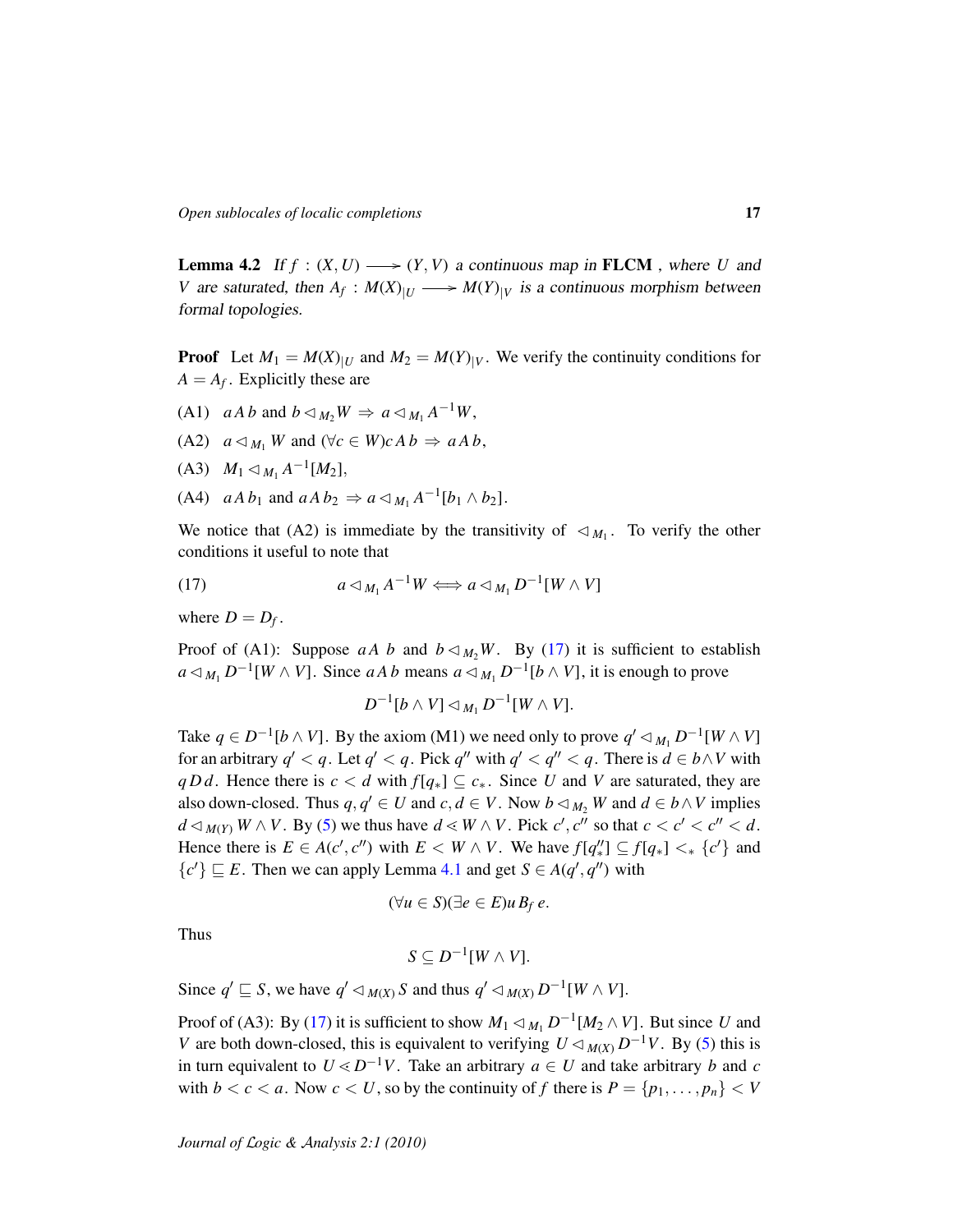with  $f[c_*] \subseteq P_*$ . Thus we find  $E = \{q_1, \ldots, q_n\} \subseteq V$  with  $p_i < q_i$  and further  $C = \{p'_1, \ldots, p'_n\}$  with  $p_i < p'_i < q_i$ . This implies that  $f[c_*] < _* C$  and  $C \sqsubseteq E$ . By Lemma [4.1](#page-14-2) we get  $S \in A(b, c)$  with

$$
(\forall d \in S)(\exists e \in E) d B_f e.
$$

But  $d B_f e$  and  $e \in E \subseteq V$  implies  $d < D^{-1}V$ . Hence  $b \subseteq S < D^{-1}V$ . Thus also *b*  $\lhd$  *M*<sub>1</sub> *D*<sup>−1</sup>*V*. Now since *a*  $\lhd$  *M*<sub>1</sub> {*b* ∈ *U* : *b* < *a*} by axiom (M1) we get by transitivity  $a \triangleleft_{M_1} D^{-1}V$ . Hence  $U \triangleleft_{M_1} D^{-1}V$ .

Proof of (A4): Suppose  $aAb_1$  and  $aAb_2$ . By [\(17\)](#page-16-0) and localization,

$$
a \triangleleft_{M_1} D^{-1}[b_1 \wedge V] \wedge D^{-1}[b_2 \wedge V] = D^{-1}[b_1 \wedge V] \cap D^{-1}[b_2 \wedge V].
$$

By [\(17\)](#page-16-0) it is enough to show  $a \triangleleft_{M_1} D^{-1} [b_1 \wedge b_2 \wedge V]$ . This is done as soon as we have shown

<span id="page-17-1"></span>
$$
D^{-1}[b_1 \wedge V] \cap D^{-1}[b_2 \wedge V] \triangleleft_{M(X)} D^{-1}[b_1 \wedge b_2 \wedge V].
$$

Let *d* be an arbitrary element in the set on the left hand side. Thus there are  $c_i' < c_i$  $b_i \wedge V$  with  $f[d_*] \subseteq (c'_i)_*$ . Moreover *V* is down-closed so  $c_i \in V$  and  $c_i \leq b_i$ . Write  $c_i = b(z_i, \gamma_i)$  and  $c'_i = b(z'_i, \gamma'_i)$ . Pick  $\varepsilon > 0$  small enough that

(18) 
$$
d(z'_i, z_i) + \gamma'_i + 2\varepsilon < \gamma_i,
$$

for  $i = 1, 2$ . We wish to prove  $d \triangleleft_{M(X)} D^{-1}[b_1 \wedge b_2 \wedge V]$ . We use [\(5\)](#page-9-0). Suppose that  $d' < d'' < d$ . It is enough to find  $C \in A(d', d'')$  with  $C < D^{-1}[b_1 \wedge b_2 \wedge V]$ . Pick *p* so that  $d'' < p < d$ . We have  $d \in U$ , so  $p < U$ . The function f is thus uniformly continuous on  $p_*$  and we find  $\delta > 0$  with

<span id="page-17-0"></span>(19) 
$$
(\forall x, y \in p_*)[d(x, y) < \delta \Longrightarrow d(f(x), f(y)) < \varepsilon].
$$

Now as *X* is locally compact there is  $C = \{b(u_1, \alpha_1), \ldots, b(u_n, \alpha_n)\} \in A(d', d'')$  where  $\alpha_i < \delta$  for all  $j = 1, \ldots, n$ . (Lemma 4.7 of [\[4\]](#page-20-3).) We may find a small  $\beta > 0$  so that  $b(u_j, \alpha_j + \beta) < d''$  and  $\alpha_j + \beta < \delta$  for all  $j = 1, \dots, n$ . To prove  $C < D^{-1}[b_1 \wedge b_2 \wedge V]$ it is now sufficient to demonstrate that  $b(u_j, \alpha_j + \beta) \in D^{-1}[b_1 \wedge b_2 \wedge V]$  for each *j*. Now  $u_j \in d''_* \subseteq p_*$  and [\(19\)](#page-17-0) gives

<span id="page-17-2"></span>
$$
f[b(u_j, \alpha_j + \beta)_*] \subseteq b(f(u_j), \varepsilon)_*.
$$

Obviously  $\mathsf{b}(f(u_i), \varepsilon) < \mathsf{b}(f(u_i), 2\varepsilon)$ , so if we can show  $\mathsf{b}(f(u_i), 2\varepsilon) \in b_1 \wedge b_2 \wedge V$  we are done. To do this we show that  $b(f(u_j), 2\varepsilon) < c_i = b(z_i, \gamma_i)$  for  $i = 1, 2$ . This is the same as proving

$$
d(f(u_j), z_i) + 2\varepsilon < \gamma_i.
$$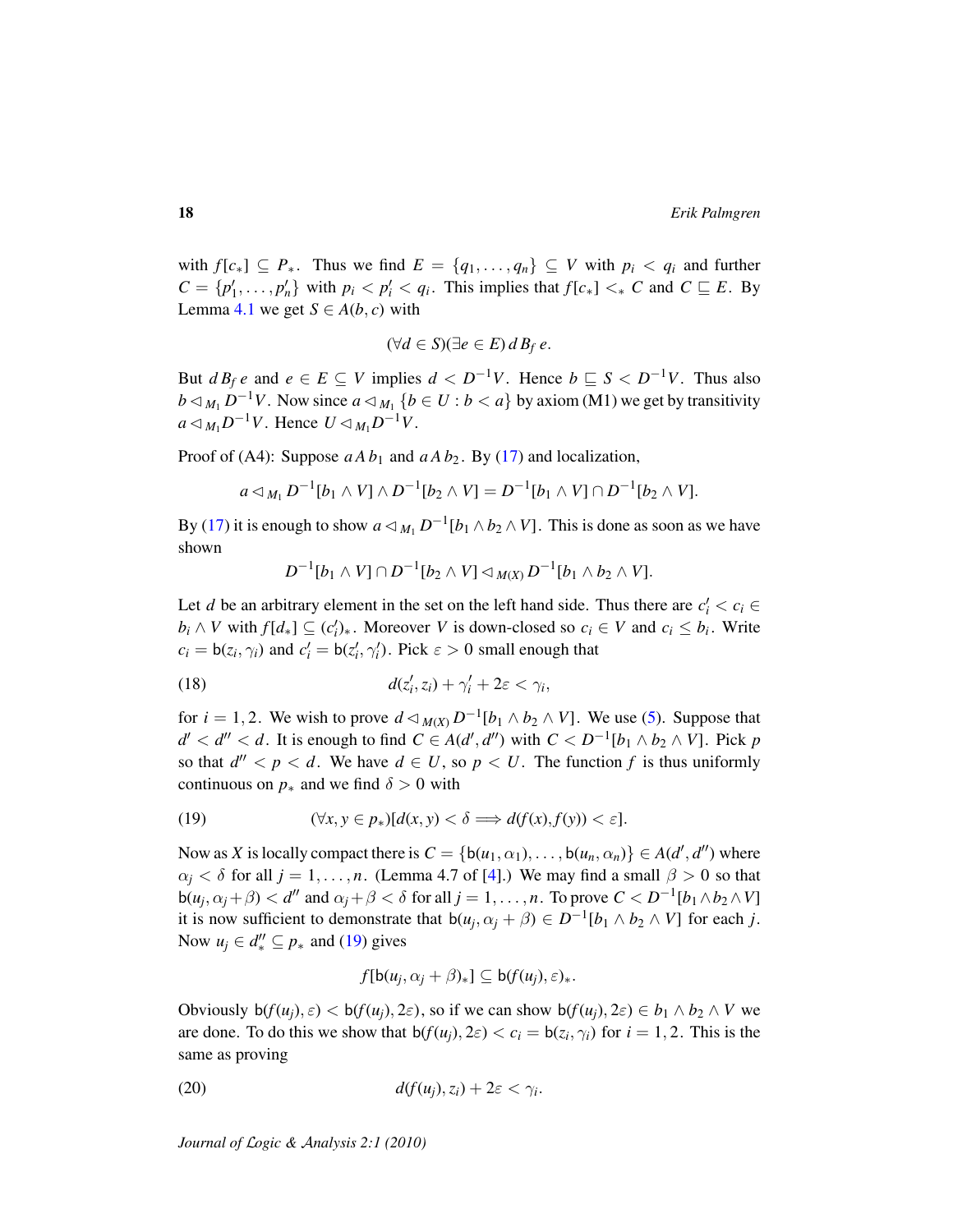*Open sublocales of localic completions* 19

Since 
$$
f(u_j) \in f[p_*] \subseteq f[d_*] \subseteq c'_i
$$
 and  $df(u_j), z'_i) \leq \gamma'_i$  we have  
\n
$$
d(f(u_j), z_i) + 2\varepsilon \leq d(f(u_j), z'_i) + d(z'_i, z_i) + 2\varepsilon \leq \gamma'_i + d(z'_i, z_i) + 2\varepsilon.
$$
\nThus, by (19) we get the desired (20).

Thus by  $(18)$  we get the desired  $(20)$ .

<span id="page-18-1"></span>**Lemma 4.3** Let  $f : (X, U) \longrightarrow (Y, V)$  be a continuous map in **FLCM**, where *U* and *V* are saturated. Then the diagram



commutes.

**Proof** Let  $x \in U_*$ . Then using that points split covers we get

$$
Pt(A_f)(j_{X,U}(x)) = \{b \in M(Y)_{|V} : (\exists a \in j_{X,U}(x)) a A_f b\}
$$
  
=  $\{b \in M(Y)_{|V} : (\exists a \in j_{X,U}(x)) a \in U \& a D_f b\}$   
=  $\{b \in M(Y)_{|V} : (\exists a \in U)(\exists c \in V) x \in a_* \& f[a_*] \subseteq c_* \& c < b\}$ 

For any  $b \in \text{Pt}(A_f)(j_{X,U}(x))$ , we have  $f(x) \in b_*$  and so  $b \in j_{Y,V}(f(x))$ . Conversely, suppose that  $b \in j_{Y,V}(f(x))$ . Thus  $f(x) \in b_*$ . Since  $x \in U_*$ , we have also  $f(x) \in V_*$ . Take  $d \in V$  with  $f(x) \in d_*$ . Chose  $\varepsilon > 0$  so small that  $q = b(f(x), \varepsilon) < b$  and  $q < d$ . Let  $\delta > 0$  be so small that both  $p = b(x, \delta) < U$  and (by continuity of f)  $f[p_*] \subseteq q_*$ . Therefore  $b \in \text{Pt}(A_f)(j_{X,U}(x))$ .  $\Box$ 

<span id="page-18-0"></span>**Lemma 4.4** Let *X* and *Y* be LCM spaces. Suppose that  $U \subseteq M(X)$  and  $V \subseteq M(Y)$ are saturated sets. Let  $F : M(X)_{|U} \longrightarrow M(Y)_{|V}$  be a continuous map. Then  $F = A_f$ where  $f : (X, U) \longrightarrow (Y, V)$  is given by

$$
f = j_{Y,V}^{-1} \circ \text{Pt}(F) \circ j_{X,U}.
$$

**Proof** Since  $M(Y)$  is a regular formal topology the open subspace  $M_2 = M(Y)|_V$  is regular too (Lemma [3.5\)](#page-11-0). Thus to prove  $F = A_f$  it is, by Lemma [3.6,](#page-12-0) sufficient to check that  $F \subseteq A_f$ . By Lemma [3.7](#page-12-1) it is enough to verify that  $F \cap (U \times V) \subseteq A_f$ . Assume that  $a F b$  where  $a \in U$  and  $b \in V$ . By axiom (M1)  $b \triangleleft_{M_2} \{p : p < b\}$ 

 $\Box$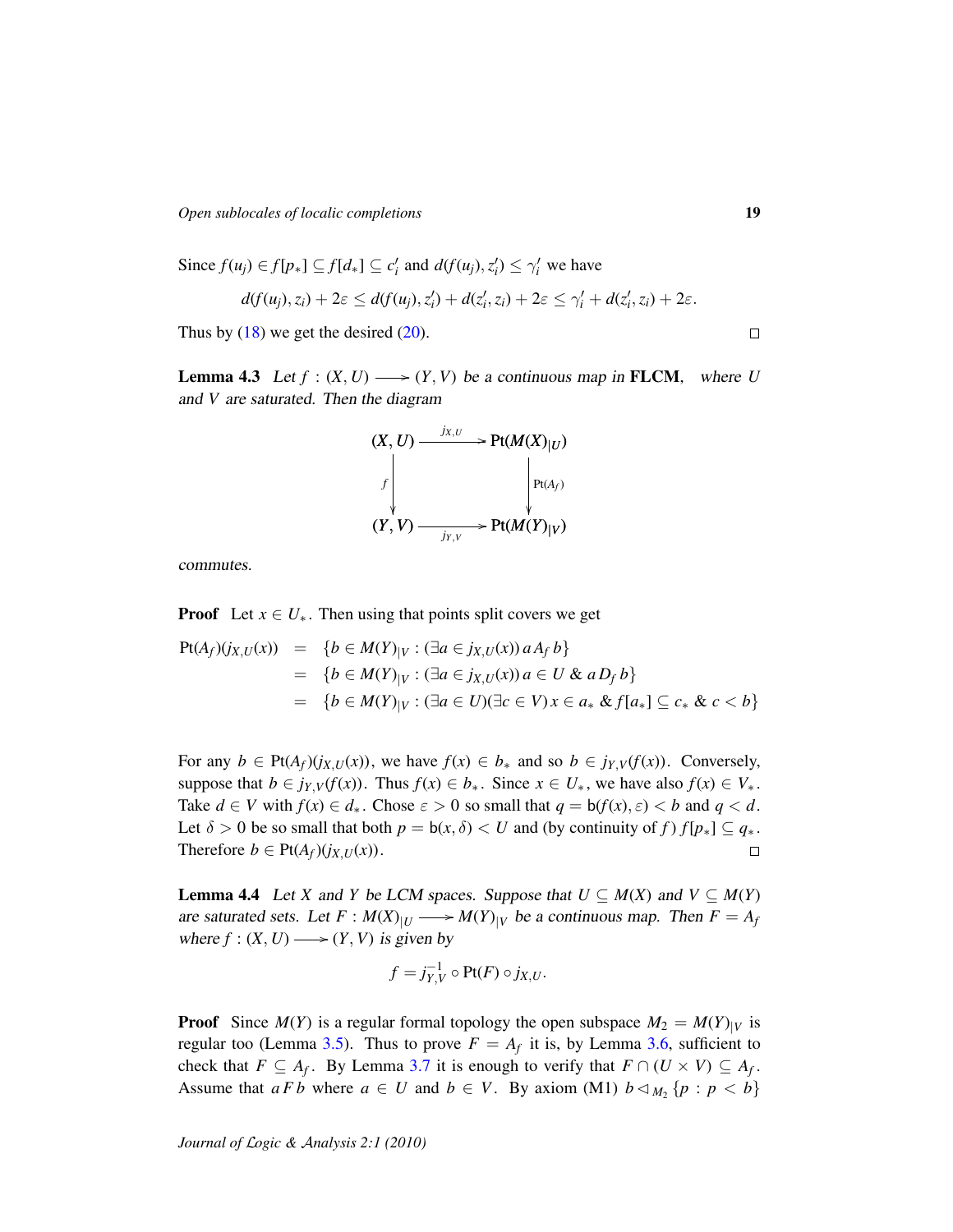where  $M_2 = M(Y)|_V$ . Thus  $a \triangleleft_{M_1} F^{-1} \{ p : p < b \}$  and hence by localization *a* ⊲ *M*<sub>1</sub> *U* ∧ *F*<sup>-1</sup>{*p* : *p* < *b*}. We prove

$$
U \wedge F^{-1}\{p : p < b\} \subseteq A_f^{-1}b.
$$

If *c* is in the left hand side, we have  $c \in U$  and  $c F p$  for some  $p < b$ . Hence by Theorem [3.8,](#page-13-1)  $f[c_*] \subseteq p_*$ . Thus  $c D_f b$ , and hence  $c \in A_f^{-1}b$ . Thus  $a \triangleleft_{M_1} A_f^{-1}b$ . Therefore  $a A_f b$ .  $\Box$ 

**Theorem 4.5** There is a full and faithful functor  $M : SLCM \longrightarrow FTop$  given by

$$
M(X, U) = M(X)_{|U}
$$
 and 
$$
M(f) = A_f.
$$

By composition

 $MJ$  : FLCM  $\longrightarrow$  FTop

is a full and faithful functor as well. Further composition gives a fully faithful functor

$$
MJK: {\bf OLCM} \longrightarrow {\bf FTop},
$$

where  $K(X, U) = (X, H(U))$  and  $K(f) = f$ .

Proof Functoriality of *M*: To prove this we employ the functoriality of Pt. Let (*X*, *U*) be an object in **SLCM**. By Lemma [4.4](#page-18-0) we have  $id_{M(X,U)} = A_h$  where

$$
h = j^{-1} \circ Pt(id_{M(X,U)}) \circ j = j^{-1} \circ id_{Pt(M(X,U))} \circ j = j^{-1} \circ j = id_{(X,U)}.
$$

Let  $g : (X, U) \longrightarrow (Y, V)$  and  $f : (Y, V) \longrightarrow (Z, W)$  be continuous functions in SLCM. Using functoriality of Pt and Lemma [4.3](#page-18-1) one obtains

$$
j^{-1} \circ \mathrm{Pt}(A_f \circ A_g) \circ j = j^{-1} \circ \mathrm{Pt}(A_f) \circ j^{-1} \circ j \circ \mathrm{Pt}(A_g) \circ j = f \circ g.
$$

By Lemma [4.4](#page-18-0) we have  $A_f \circ A_g = A_h$  where *h* is the left hand side in the equation above. Thus  $h = f \circ g$ . This establishes functoriality of M.

Fullness: For any  $F : M(X, U) \longrightarrow M(Y, V)$  we have by Lemma [4.4](#page-18-0) some  $f : (X, U)$  $\longrightarrow$   $(Y, V)$  so that  $F = A_f = M(f)$ .

Faithfulness: If  $M(f) = M(g)$ , then  $A_f = A_g$  and so by Lemma [4.3](#page-18-1)

$$
f = j^{-1} \circ \text{Pt}(A_f) \circ j = j^{-1} \circ \text{Pt}(A_g) \circ j = g.
$$

The functors  $J:$  **FLCM**  $\longrightarrow$  **SLCM** and  $K:$  **OLCM**  $\longrightarrow$  **FLCM** both are full and faithful according Corollary [3.4](#page-11-1) and Corollary [2.11](#page-8-0) respectively.  $\Box$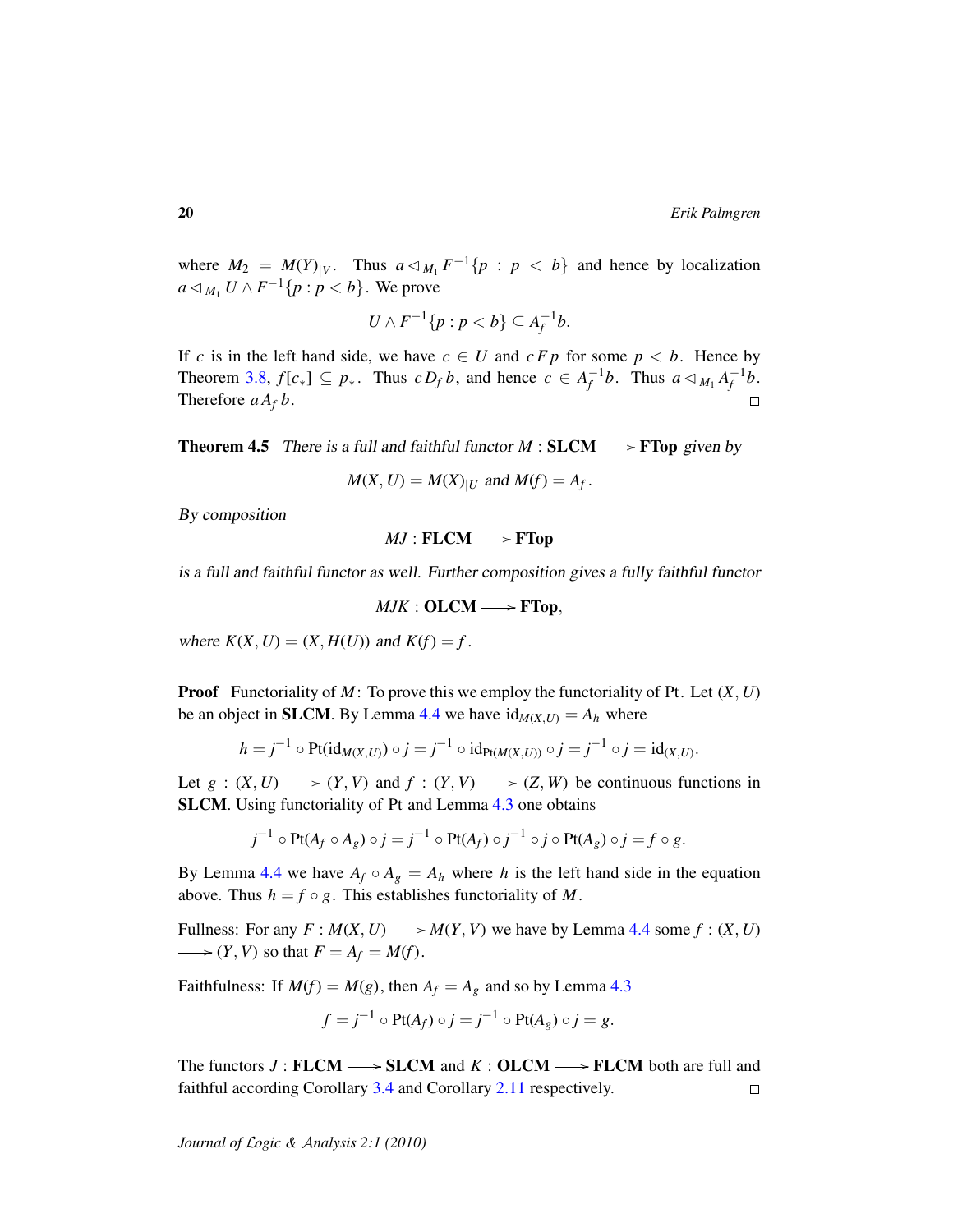Finally, we can prove what was stated at the end of Section 2: that the point-wise structure of the objects in FLCM is not enough, unless we assume non-constructive axioms. We have:

<span id="page-20-6"></span>Proposition 4.6 Let *X* be a compact metric space. Then *X* is covering compact if for any  $P \subseteq M(X)$ ,

$$
P_* = X \Longrightarrow (X, P) \cong (X, H(X)).
$$

**Proof** Assume that the condition holds. Suppose that  $P \subseteq M(X)$  and suppose that  $P^* = X$ . Then  $(X, P) \cong (X, H(X))$  by the condition. Thus since *M* is functor we have  $M(X, P) \cong M(X, H(X)) \cong M(X)$ . Now  $M(X)$  is compact, since X compact, so  $M(X, P)$  must be compact as well. We have

$$
M(X)\lhd_{M(X,P)} P.
$$

By compactness of  $M(X, P)$  there is a f.e.  $F \subseteq P$  with  $M(X) \triangleleft_{M(X, P)} F$ . Hence *P*  $\lhd$  *M*(*X*) *F*, but then also *P*<sup>∗</sup> ⊆ *F*<sup>\*</sup>. Thus *P* has a f.e. point-wise subcover *F*. This shows that *X* is covering compact.  $\Box$ 

### Acknowledgment

Part of this work was carried out while visiting Japan Advanced Institute of Science and Technology during February 2008. I am very grateful to Hajime Ishihara for his invitation and his hospitality.

### References

- <span id="page-20-0"></span>[1] E. Bishop and D.S. Bridges, *Constructive Analysis*, Springer 1985.
- <span id="page-20-1"></span>[2] P.T. Johnstone, *Stone Spaces,* Cambridge University Press 1982.
- <span id="page-20-5"></span>[3] W. Julian, and F. Richman, A uniformly continuous function on [0, 1] that is everywhere different from its infimum, *Pacific J. Mathematics* 111 (1984), 333 – 340.
- <span id="page-20-3"></span>[4] E. Palmgren. A constructive and functorial embedding of locally compact metric spaces in locales, *Topology and its Applications,* 154 (2007), 1854 - 1880; doi[:10.1016/j.topol.2007.01.018.](http://dx.doi.org/10.1016/j.topol.2007.01.018)
- <span id="page-20-4"></span>[5] E. Palmgren, Resolution of the uniform lower bound problem in constructive analysis, *Mathematical Logic Quarterly* 54 (2008), 65 – 69; doi[:10.1002/malq.200710034.](http://dx.doi.org/10.1002/malq.200710034)
- <span id="page-20-2"></span>[6] G. Sambin, Intuitionistic formal spaces — a first communication, in: D. Skordev (ed.), *Mathematical logic and its Applications,* Plenum Press 1987, pp. 187 – 204.